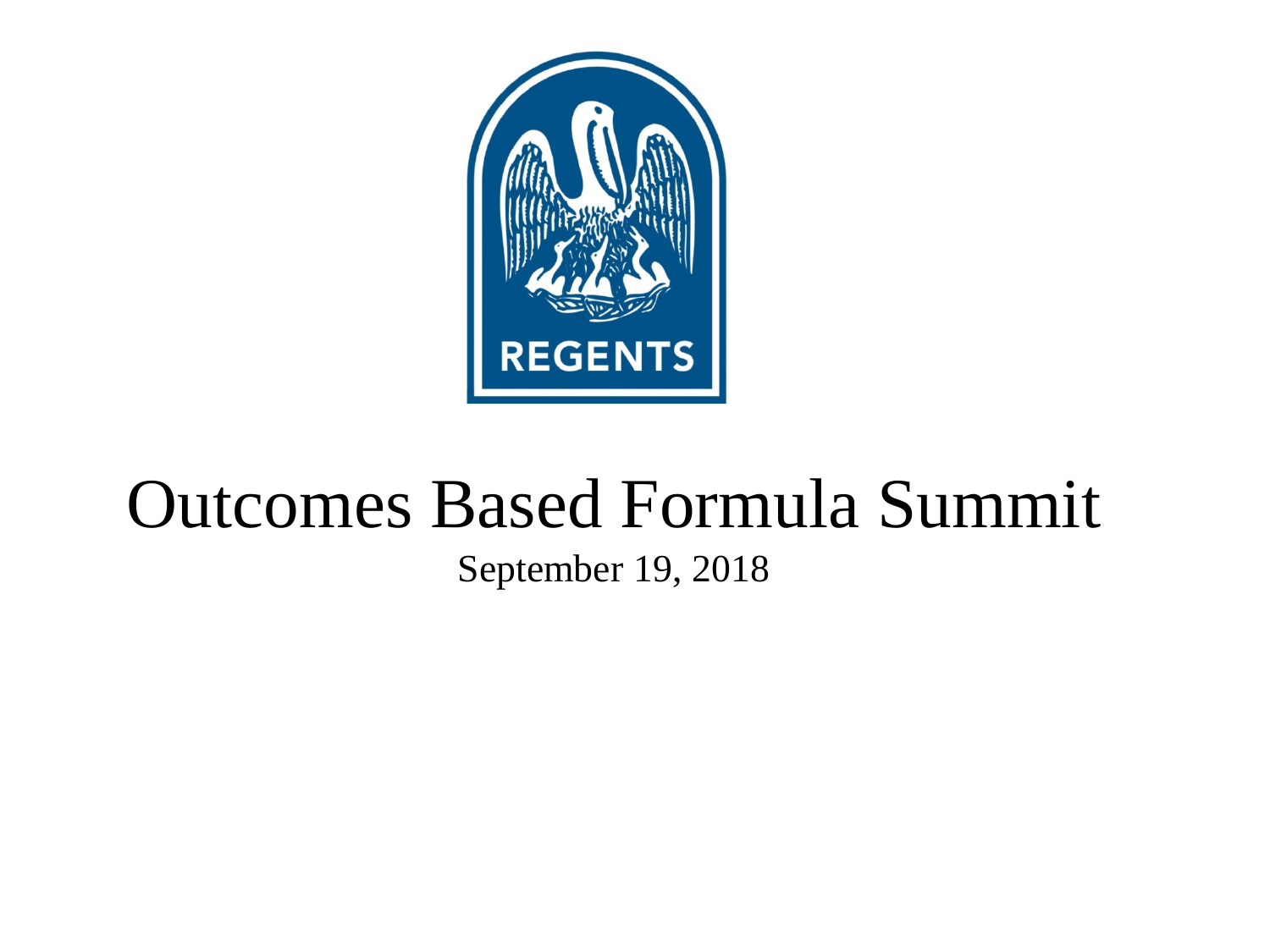#### Formula Implementation and Distribution Timeline

| FY 08-09<br>and Prior | •Full-Time Equivalent (FTE) by SREB Category<br>•Formula is funded at the SREB average for the first time.                |
|-----------------------|---------------------------------------------------------------------------------------------------------------------------|
| FY 09-10              | <b>.Cost Formula</b><br>.ARRA Funding is used to minimize dramatic funding losses                                         |
| FY 10-11              | <b>.Cost Formula</b><br>.ARRA Funding is used to minimize dramatic funding losses                                         |
| FY 11-12              | <b>.Cost Formula</b><br>•Formula is used with 4% Stop/Loss                                                                |
| FY 12-13              | <b>.Cost Formula</b><br>•Formula is used with 4% Stop/Loss                                                                |
| FY 13-14              | .Cost + Strategic Initiatives Formula<br>•Formula is used with 4% Stop/Loss                                               |
| FY 14-15              | .Cost + Strategic Initiatives Formula<br>•Formula is not used. Pro-Rata based on previous year is basis for distribution  |
| FY 15-16              | .Cost + Strategive Initiatives Formula<br>•Formula is not used. Pro-Rata based on previous year is basis for distribution |
| FY 16-17              | <b>.Outcomes Based Funding Formula</b><br>•Formula is used in distribution on a 70% base/15% cost/15% outcomes basis      |
| FY 17-18              | <b>.Outcomes Based Funding Formula</b><br>•Formula is used in distribution on a 65% base/17.5% cost/17.5% outcomes basis  |
| FY 18-19              | <b>.Outcomes Based Funding Formula</b><br>•Formula is used in distribution on a 63% base/17% cost/20% outcomes basis      |
|                       |                                                                                                                           |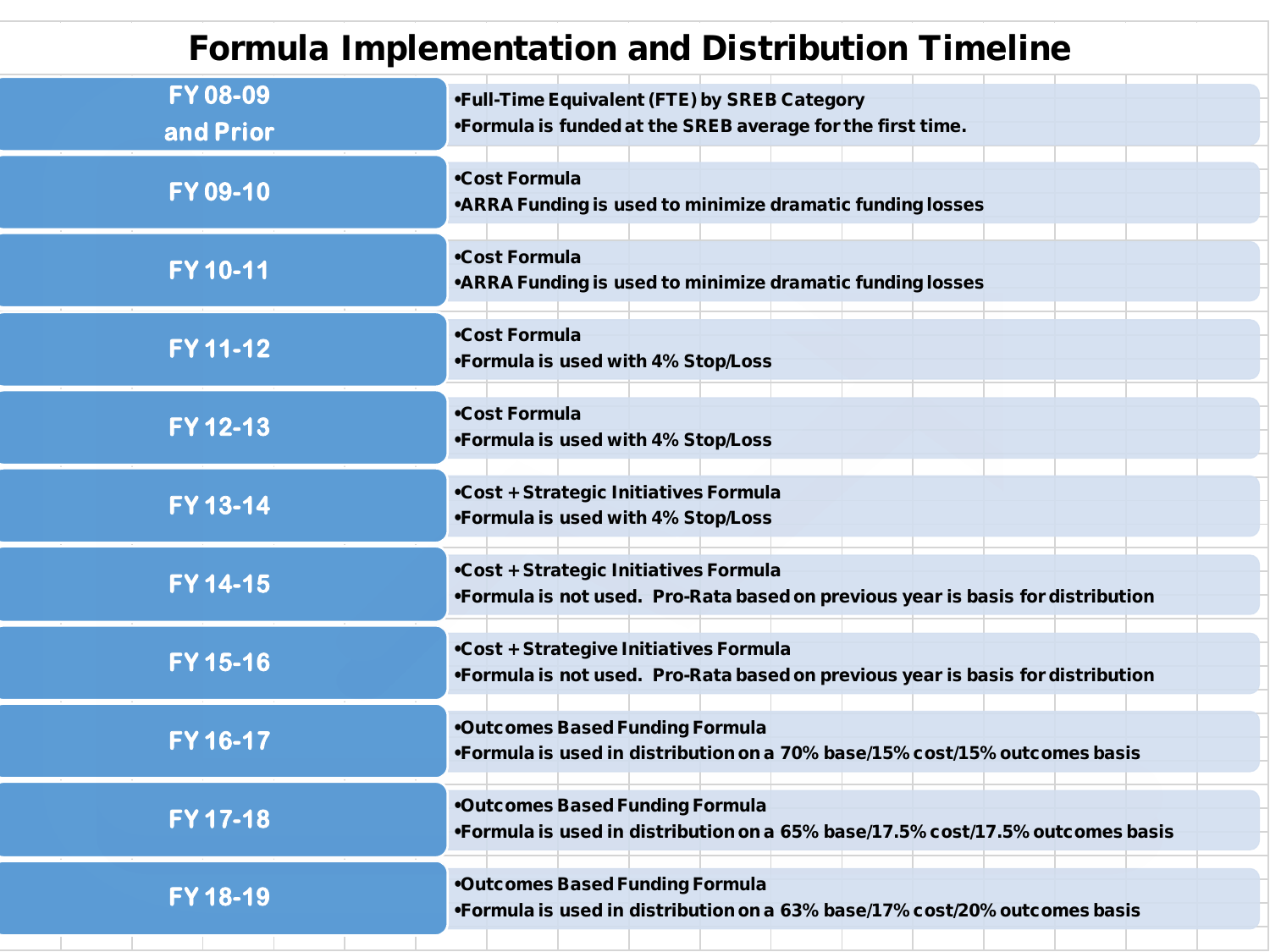# **Formula Funding**

- Act 462 (2014): develop an outcomes-based formula for 2yr & 4yr inst.
- BoR Formula distribution for FY19: \$485.2 M

**63% base funding**, **17% cost** , **20 % outcomes-based**

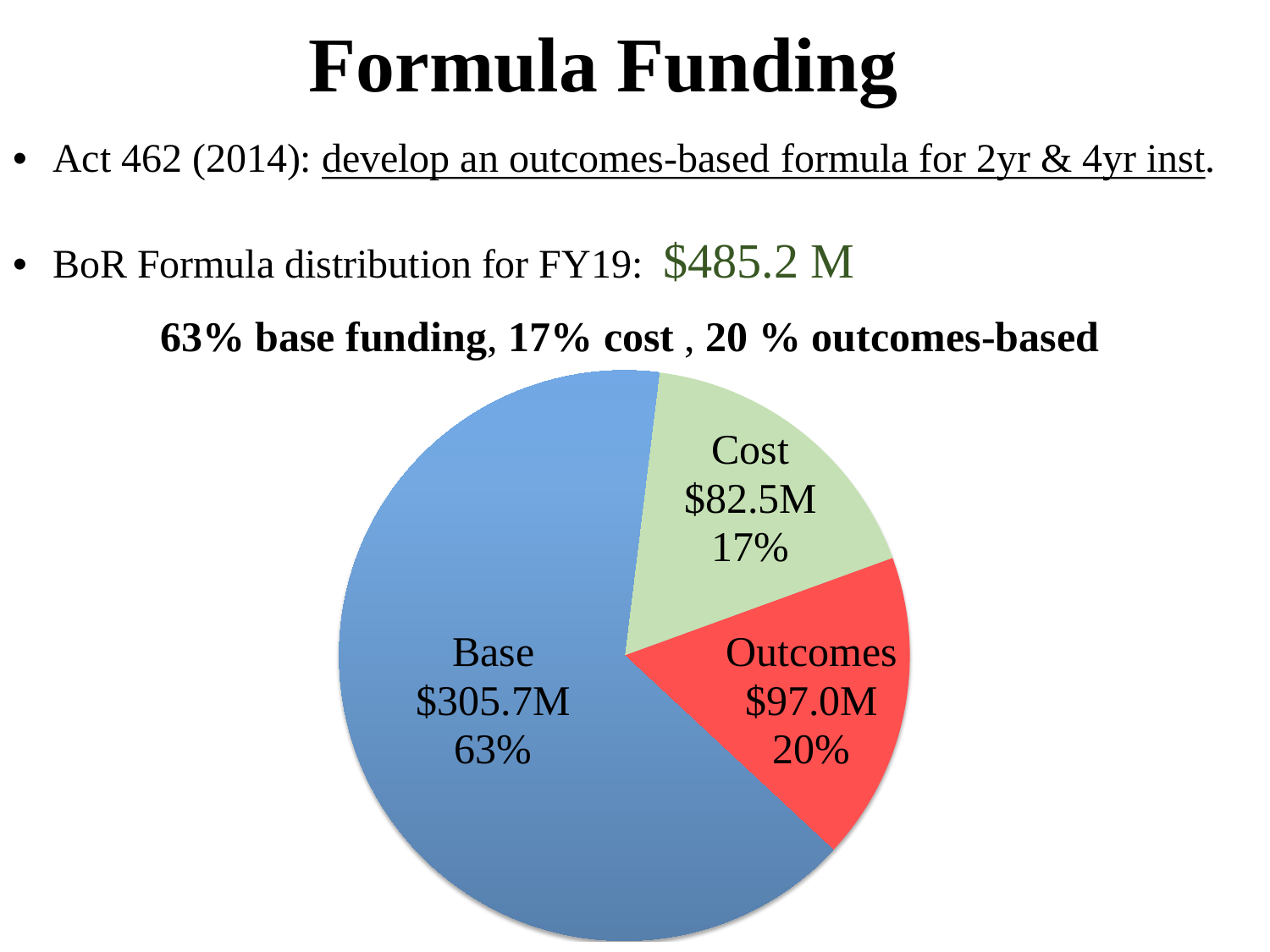

# Cost Portion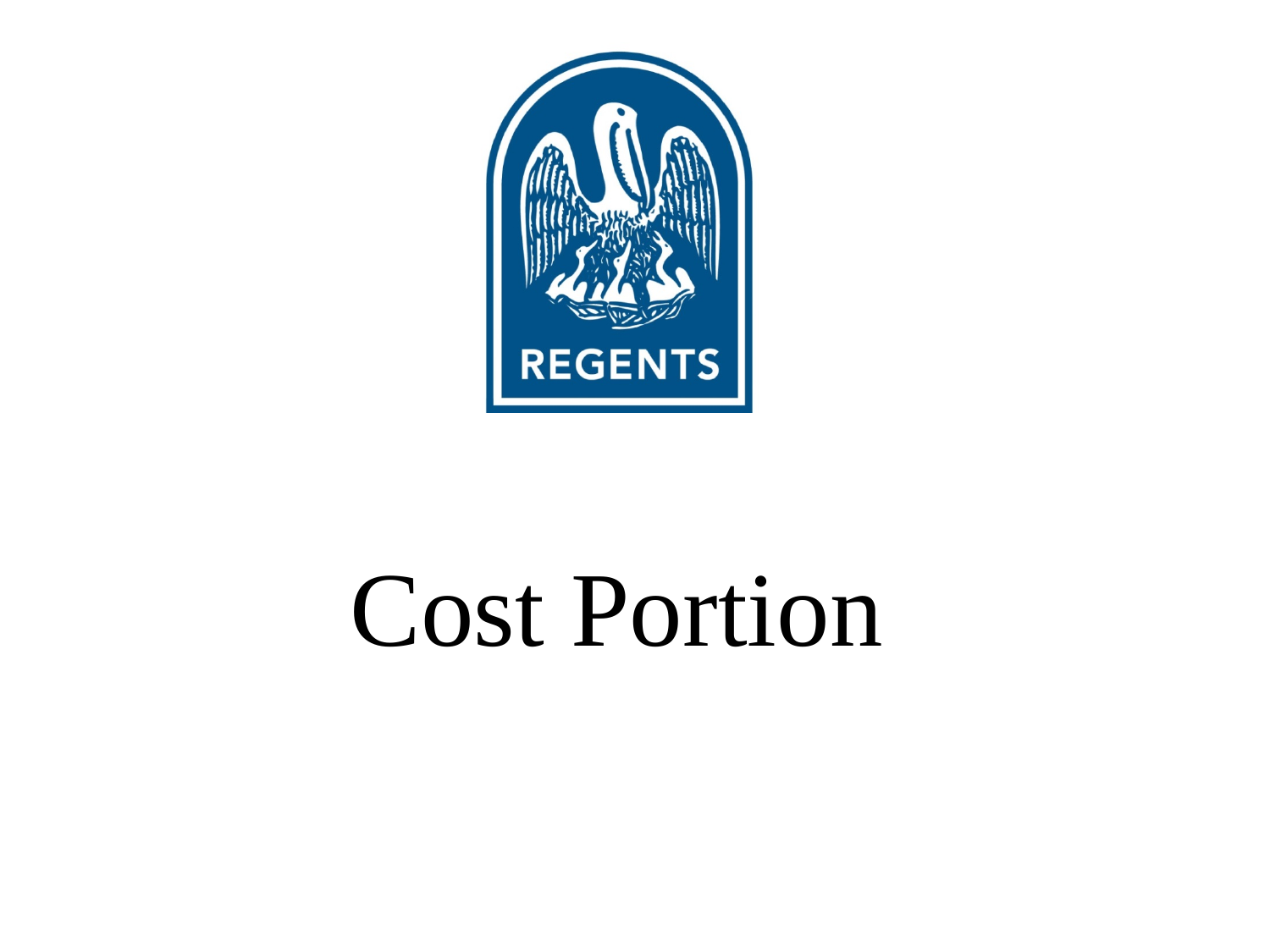## **BoR Funding Formula: COST Portion**



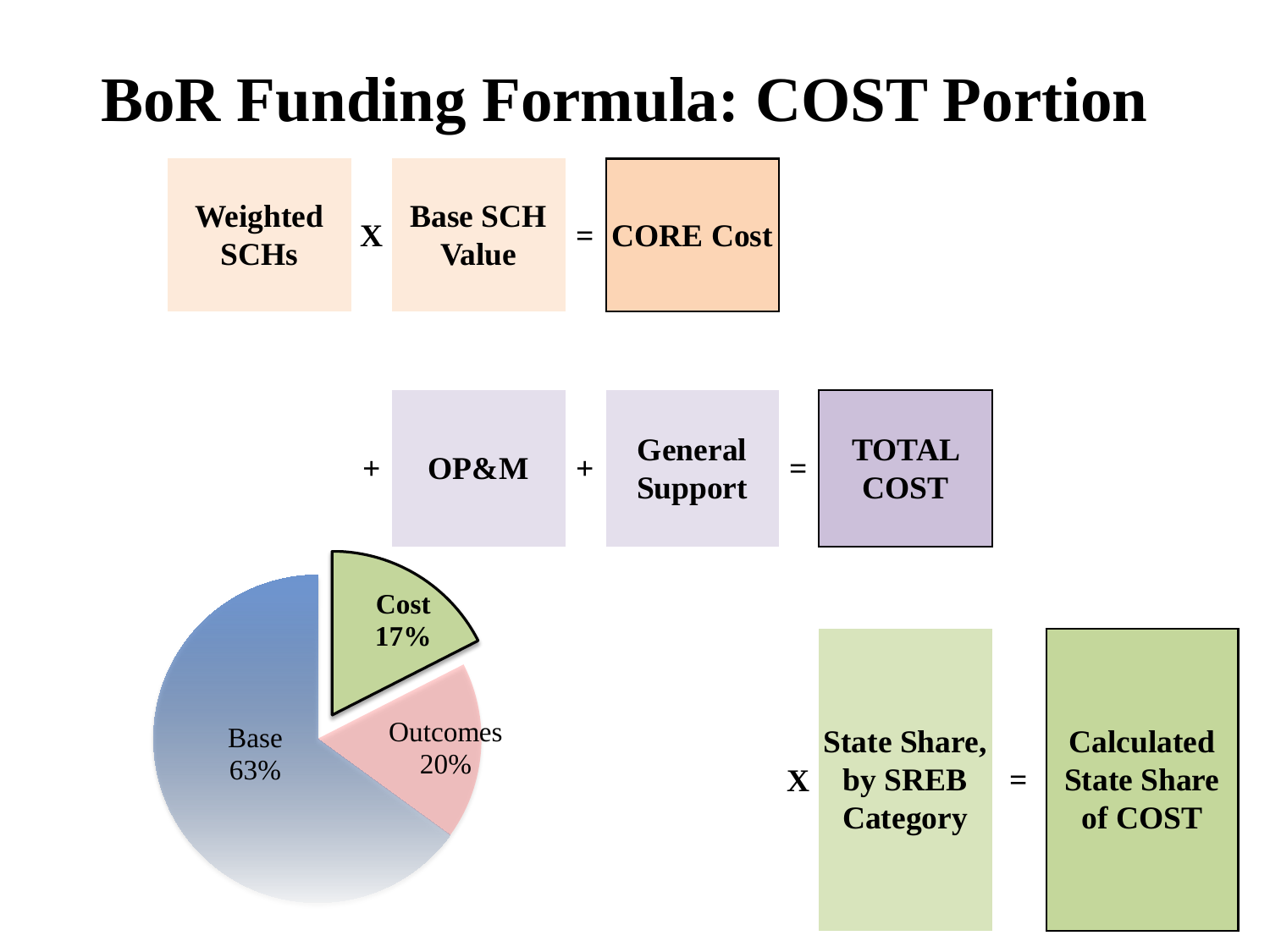## **BoR Funding Formula: COST Portion**



*SREB Avg Salary by category & Benefits Avg Lower Level, Liberal Arts Class Size\* Academic & Support Services*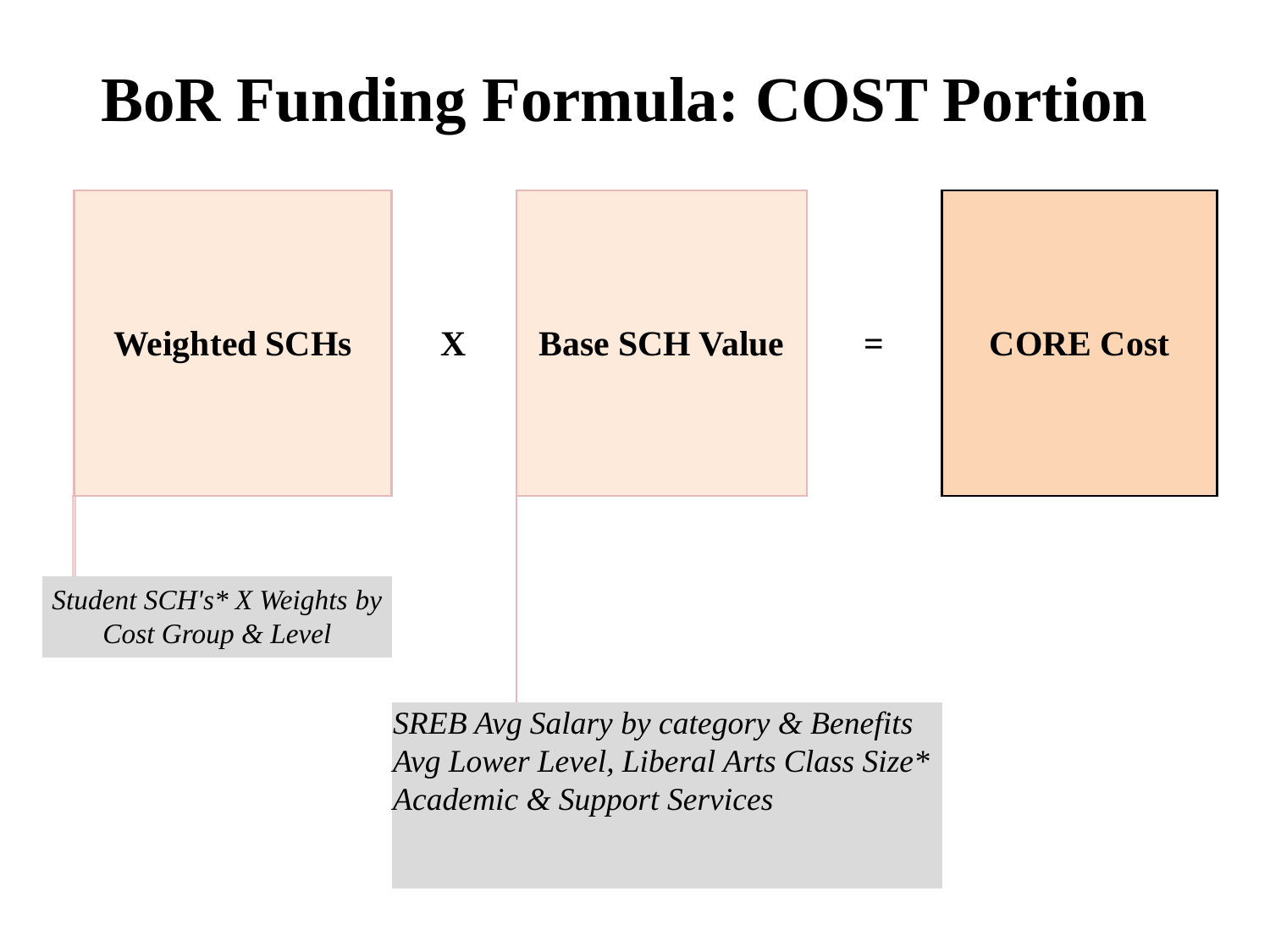# **Weighted SCHs as a Class Schedule**

|                             |                      | Lower Level Undergraduate Schedule with Weights        |                     |        |                      |
|-----------------------------|----------------------|--------------------------------------------------------|---------------------|--------|----------------------|
| <b>Dept</b>                 | <b>Course Number</b> | <b>Course Title</b>                                    | <b>Credit Hours</b> | Weight | <b>Weighted SCHs</b> |
| <b>ENGL</b>                 | 1001                 | <b>English Composition</b>                             | 3                   | 1.0    | 3                    |
| <b>MATH</b>                 | 1021                 | College Algebra                                        | 3                   | 1.0    | 3                    |
| <b>CHEM</b>                 | 1201                 | <b>General Chemistry</b>                               | 3                   | 1.75   | 5.25                 |
| ECON                        | 2000                 | Prin. Of Microeconomics                                | 3                   | 1.11   | 3.33                 |
| <b>ISDS</b>                 | 1100                 | Intro. Mgmt Info Systems                               | 3                   | 2.1    | 6.3                  |
| <b>Total Semester Hours</b> |                      |                                                        | 15                  |        | 20.88                |
|                             |                      |                                                        |                     |        |                      |
|                             |                      | <b>Upper Level Undergraduate Schedule with Weights</b> |                     |        |                      |
| <b>Dept</b>                 | <b>Course Number</b> | <b>Course Title</b>                                    | <b>Credit Hours</b> | Weight | <b>Weighted SCHs</b> |
| FIN                         | 3716                 | <b>Financial Management</b>                            | 3                   | 1.71   | 5.13                 |
| <b>MGT</b>                  | 3200                 | Prin. Of Management                                    | 3                   | 1.71   | 5.13                 |
| <b>ISDS</b>                 | 3115                 | Intro. to Operations Mgmt                              | 3                   | 2.45   | 7.35                 |
| <b>AGEC</b>                 | 3003                 | Econ. Analysis In Agribus                              | 3                   | 2.54   | 7.62                 |
| <b>HIST</b>                 | 3071                 | Louisiana History                                      | 3                   | 1.69   | 5.07                 |
| <b>Total Semester Hours</b> |                      |                                                        | 15                  |        | 30.3                 |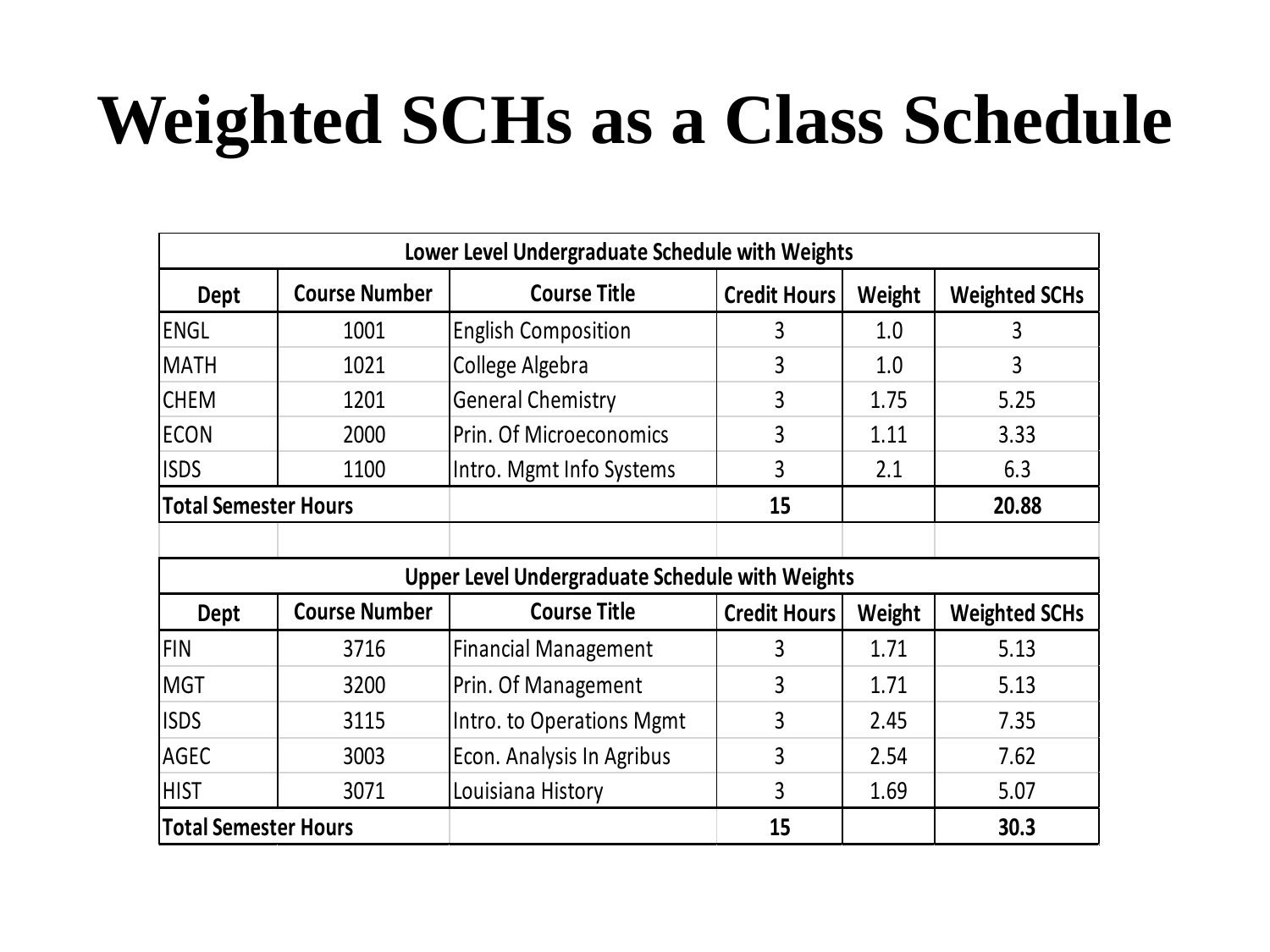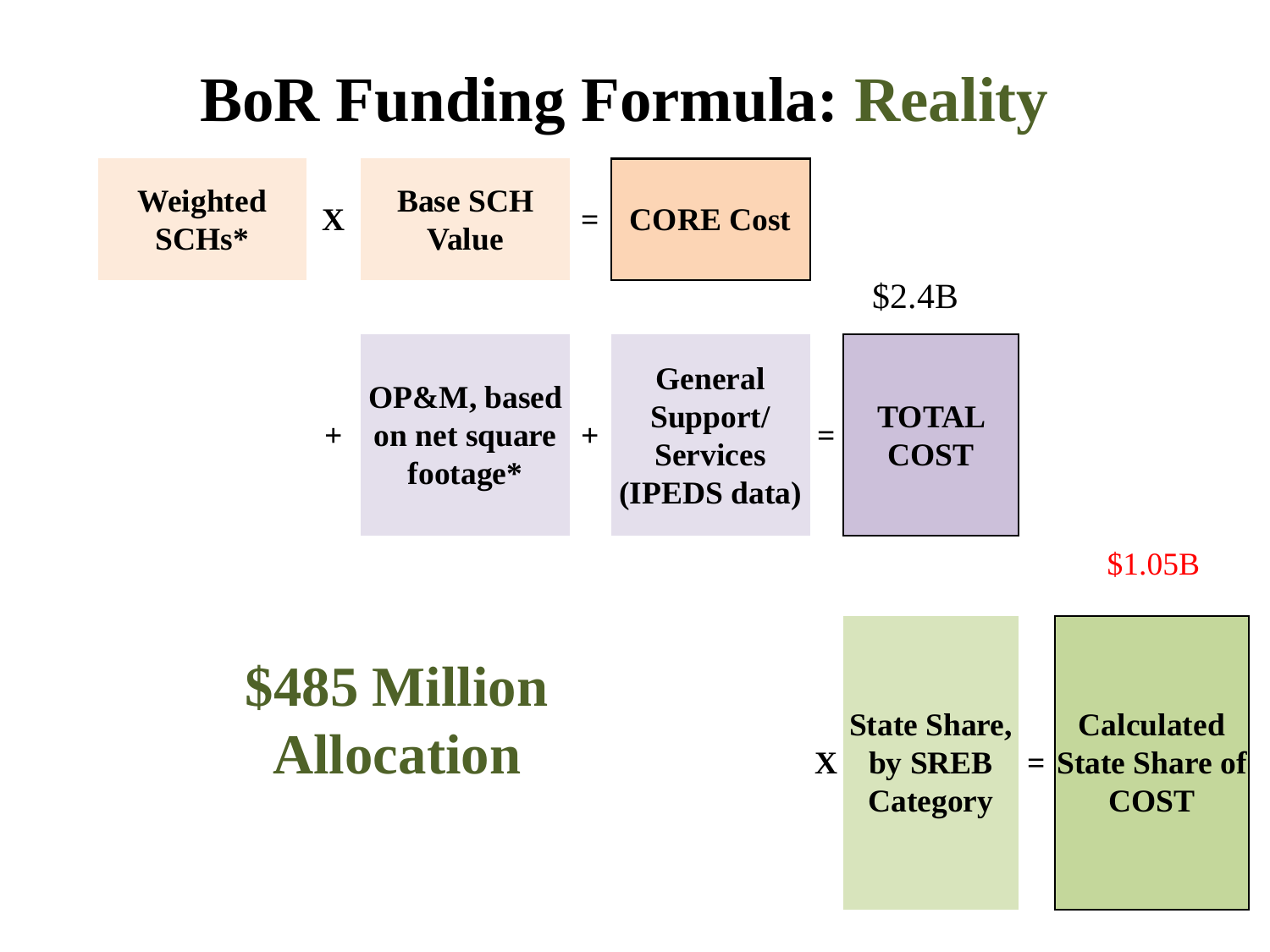

# Outcomes Portion

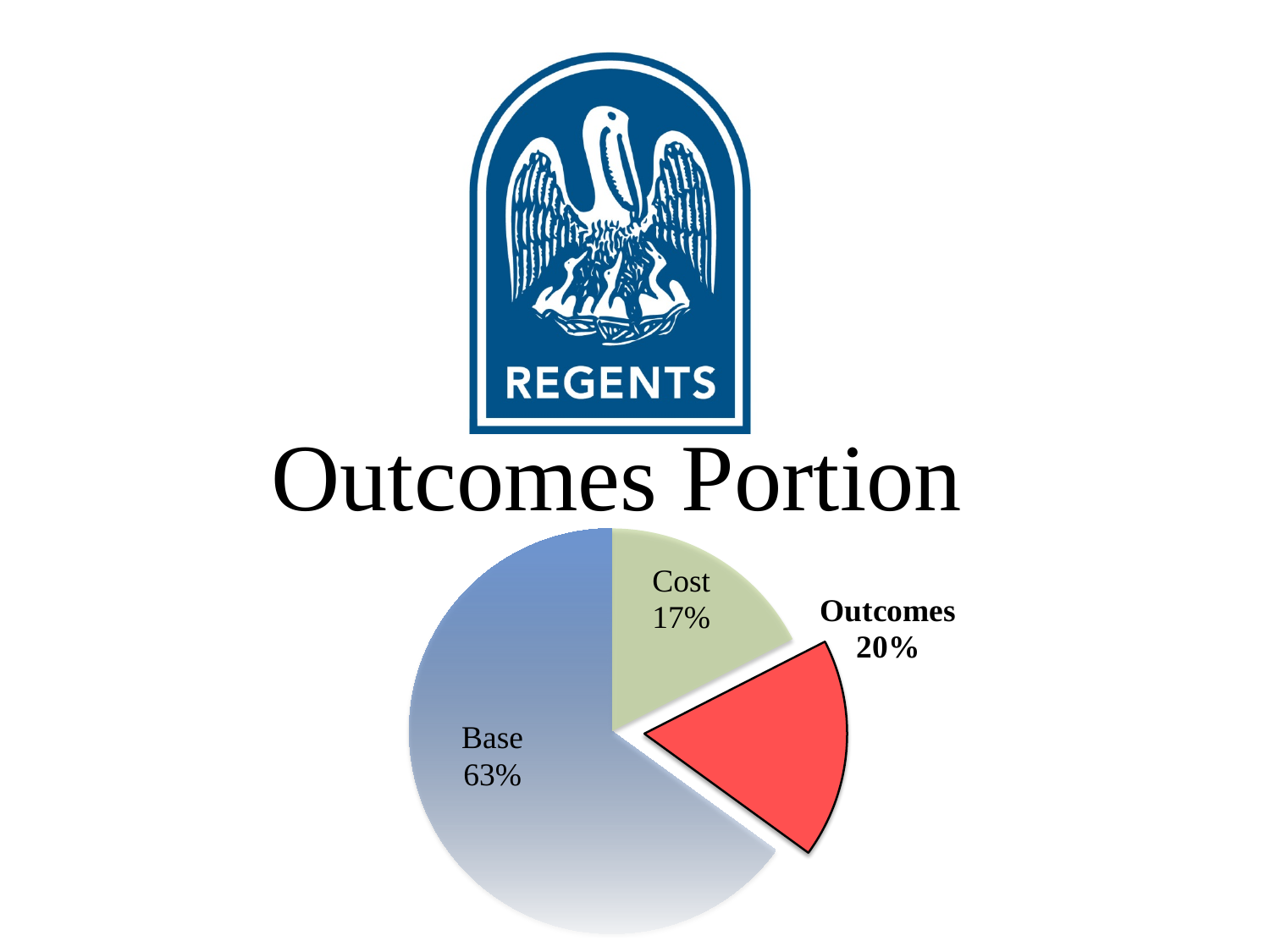# **Outcomes Metrics**

- **Student Access, Retention** and **Progression**
- Enrollment and Completion of students on **Pell**
- Adult ( $age \geq 25$ ) Undergraduate Enrollment and Completers
- C**ross-enrolled** students at 2 & 4yr institutions
- **Transfers** from 2 to 4yr institutions
- Grant-funded **Research**
- **Time-to-award** for students: **Associate (2-Year Inst.)**
- **Time-to-award** for students: **Baccalaureate (4-Year Inst.)**
- **Certificate and Diploma Completers**
- **Graduate Level Completers**
- **Completers** in programs leading to **4 or 5 Star Jobs**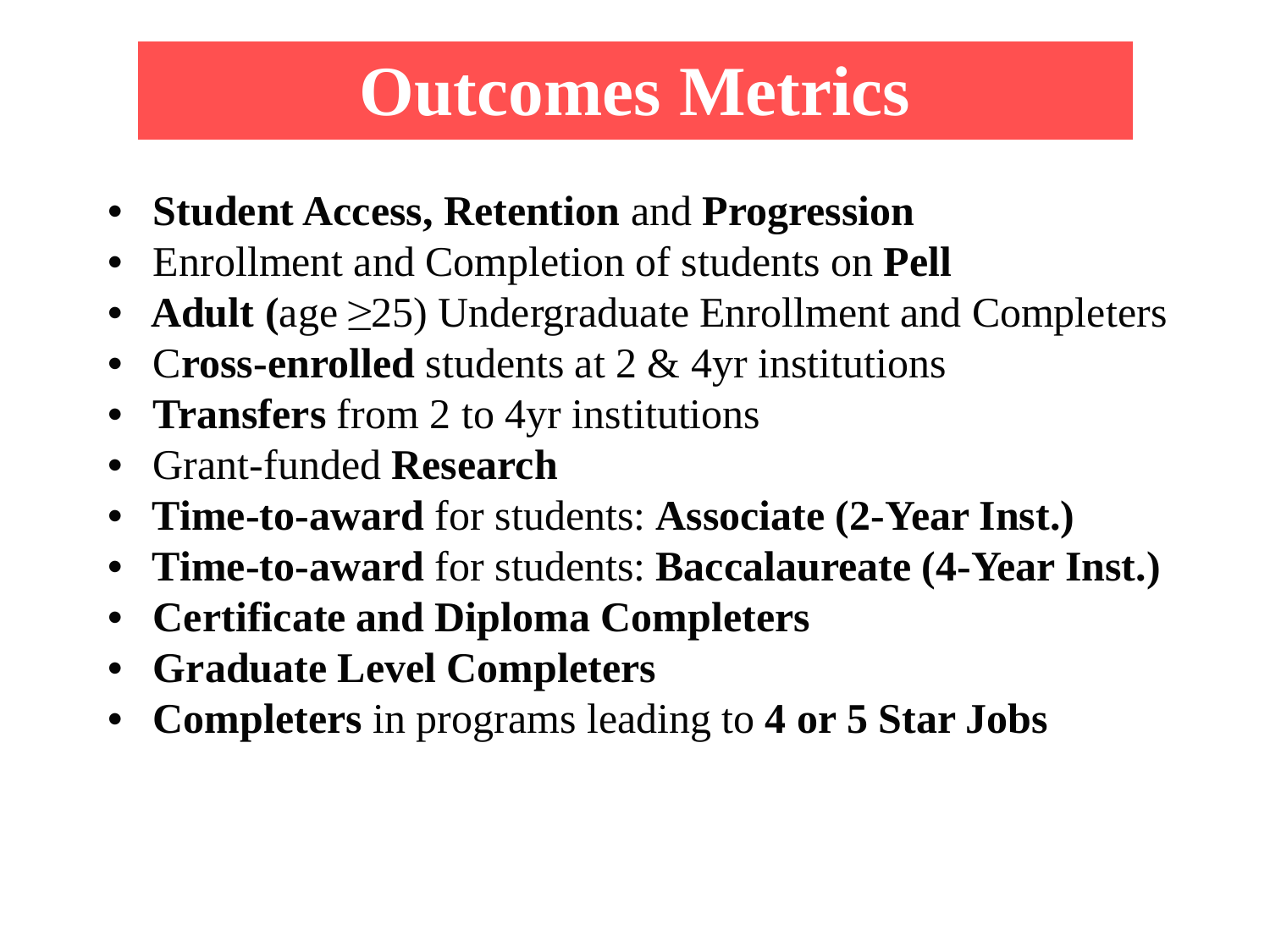|                                | $\angle$ ACCESS (2-Yr)       |                       |                                |                      |                              |                   |                         |  |  |  |  |  |  |
|--------------------------------|------------------------------|-----------------------|--------------------------------|----------------------|------------------------------|-------------------|-------------------------|--|--|--|--|--|--|
| <b>Student Progression</b>     |                              | <b>Adult Students</b> |                                | <b>Pell Students</b> | <b>Cross-Enrolled</b>        |                   |                         |  |  |  |  |  |  |
| <b>Student</b><br><b>Level</b> | <b>Enrl</b><br><b>Factor</b> | Age<br>Group          | <b>Adults</b><br><b>Factor</b> | <b>Pell</b>          | <b>Pell</b><br><b>Factor</b> | $X-Enr$<br>$4-Yr$ | X-Enrl<br><b>Factor</b> |  |  |  |  |  |  |
| <b>PR</b>                      | 0.5                          | $>25$                 | $\boldsymbol{0}$               |                      |                              |                   |                         |  |  |  |  |  |  |
| <b>FR</b>                      | 0.75                         |                       | 0.1                            |                      | Factor                       |                   | Factor                  |  |  |  |  |  |  |
| <b>SO</b>                      |                              |                       | 0.1                            |                      | 0.2                          |                   | 0.1                     |  |  |  |  |  |  |
| Other                          | 1.1                          |                       | 0.1                            |                      |                              |                   |                         |  |  |  |  |  |  |

|                                    | <b>OUTCOMES</b> (2-Yr)      |                            |                                        |                  |            |           |                                                                     |                              |               |  |  |  |  |  |
|------------------------------------|-----------------------------|----------------------------|----------------------------------------|------------------|------------|-----------|---------------------------------------------------------------------|------------------------------|---------------|--|--|--|--|--|
| <b>Time to Associate</b><br>Degree |                             |                            | <b>Cert/Degree</b><br><b>Completer</b> | <b>Trans 2-1</b> | Pell,      | $\geq$ 25 | <b>Completers in Programs</b><br><b>Leading</b><br>to 4-5 Star Jobs |                              |               |  |  |  |  |  |
| <b>TTD</b>                         | <b>TTD</b><br><b>Factor</b> | <b>Max</b><br><b>Award</b> | Award<br><b>Factor</b>                 | 4yr              | Any<br>Lvl | Cmpl      | <b>LED</b><br><b>Priority</b>                                       | Cmpl, all<br>Award<br>Levels | <b>Factor</b> |  |  |  |  |  |
| $<$ 2 yrs                          | 1.5                         | Cert                       | 0.25                                   |                  |            |           | $\overline{4}$                                                      |                              | 3.5           |  |  |  |  |  |
| $2.0 - 2.3$                        | 1.4                         | Diploma                    | 0.50                                   |                  |            |           | 3                                                                   |                              | 3.0           |  |  |  |  |  |
| $2.3 - 2.7$                        | 1.3                         |                            |                                        | Factor           | Factor     | Factor    | $\overline{2}$                                                      |                              | 2.5           |  |  |  |  |  |
| $2.7 - 3.0$                        | 1.2                         |                            |                                        | <b>1.0</b>       | 0.25       | 0.25      |                                                                     |                              | 1.5           |  |  |  |  |  |
| $3.0 - 4.0$                        | 1.1                         |                            |                                        |                  |            |           |                                                                     |                              |               |  |  |  |  |  |
| $>4$ yrs                           |                             |                            |                                        |                  |            |           |                                                                     |                              |               |  |  |  |  |  |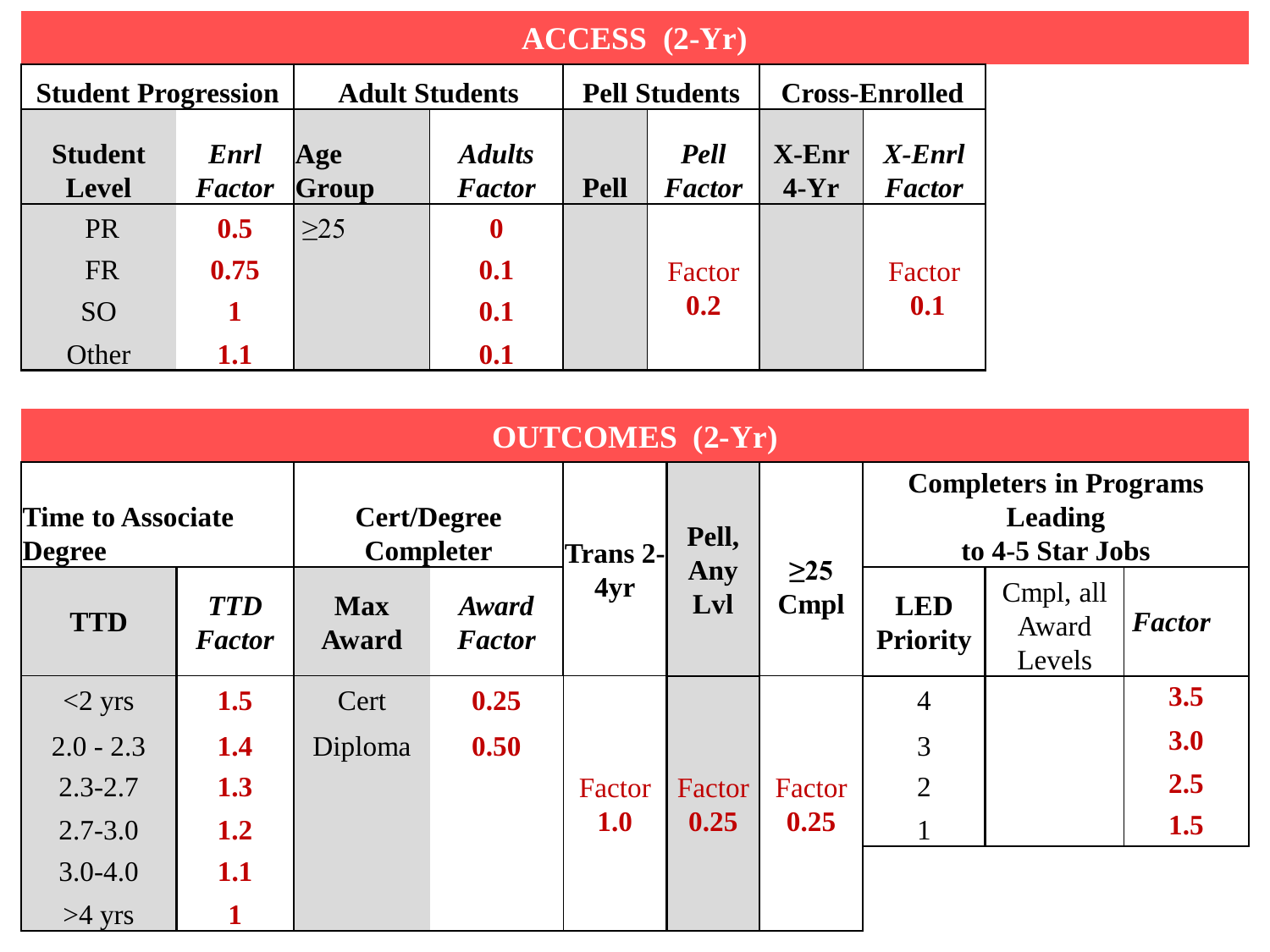|                            | <b>ACCESS</b><br>$(4-Yr)$ |                       |                                |                      |                              |  |                               |  |  |  |  |  |  |  |
|----------------------------|---------------------------|-----------------------|--------------------------------|----------------------|------------------------------|--|-------------------------------|--|--|--|--|--|--|--|
| <b>Student Progression</b> |                           | <b>Adult Students</b> |                                | <b>Pell Students</b> |                              |  | <b>Research</b>               |  |  |  |  |  |  |  |
| <b>Stu Level</b>           | Enrl<br><b>Factor</b>     | Age<br>Group          | <b>Adults</b><br><b>Factor</b> | <b>Pell</b>          | <b>Pell</b><br><b>Factor</b> |  | <b>Research Factor</b><br>1.5 |  |  |  |  |  |  |  |
| <b>PR</b>                  | 0.5                       | $\geq$ 25             | $\boldsymbol{0}$               |                      |                              |  |                               |  |  |  |  |  |  |  |
| <b>FR</b>                  | 0.5                       |                       | 0.1                            |                      |                              |  |                               |  |  |  |  |  |  |  |
| <b>SO</b>                  | 0.75                      |                       | 0.1                            |                      |                              |  |                               |  |  |  |  |  |  |  |
| <b>JR</b>                  |                           |                       | 0.2                            |                      | Factor                       |  |                               |  |  |  |  |  |  |  |
| <b>SR</b>                  | 1.1                       |                       | 0.2                            |                      | 0.2                          |  |                               |  |  |  |  |  |  |  |
| <b>Other</b>               | 0.75                      |                       | 0.1                            |                      |                              |  |                               |  |  |  |  |  |  |  |
| <b>GRAD</b>                | 1.2                       |                       |                                |                      |                              |  |                               |  |  |  |  |  |  |  |

|                 | <b>OUTCOMES</b> (4-Yr) |                     |               |                                |     |              |         |           |                   |               |  |  |  |  |
|-----------------|------------------------|---------------------|---------------|--------------------------------|-----|--------------|---------|-----------|-------------------|---------------|--|--|--|--|
| <b>TTD Bacc</b> |                        | <b>TTD Transfer</b> |               | <b>GRAD</b>                    |     |              |         |           |                   |               |  |  |  |  |
|                 | <b>TTD</b>             | <b>TTD</b>          | <b>TTD</b>    | <b>GRAD</b>                    |     | <b>Trans</b> | Pell,   | $\geq$ 25 | <b>Completers</b> |               |  |  |  |  |
| <b>TTD</b>      | <b>Factor</b>          | <b>Trnsfr</b>       | <b>Factor</b> | <b>Factor</b><br><b>Degree</b> |     | $2-4yr$      | Any Lvl | Cmpl      | Leading to 4-5    |               |  |  |  |  |
| $<$ 4 yrs       | 1.5                    | $<$ 3 yrs           | 1.5           | <b>Masters</b>                 |     |              |         |           | <b>Star Jobs</b>  |               |  |  |  |  |
| $4.0 - 4.5$     | 1.4                    | $3.0 - 3.5$         | 1.4           | Post-M                         | 0.5 |              |         |           |                   |               |  |  |  |  |
| $4.5 - 5.0$     | 1.3                    | $3.5 - 4.0$         | 1.3           | Grad Cert                      | 0.5 |              |         |           | <b>LED</b>        | <b>Factor</b> |  |  |  |  |
| $5.0 - 6.0$     | 1.2                    | $4.0 - 4.5$         | 1.2           | <b>Spec</b>                    | 0.5 |              |         |           | <b>Priority</b>   |               |  |  |  |  |
| $5.0 - 8.0$     | 1.1                    | $4.5 - 6.0$         | 1.1           | Post-Prof                      | 0.5 | Factor       | Factor  | Factor    | 4                 | 3.5           |  |  |  |  |
| $>8$ yrs        | 1                      | $>6$ yrs            | 1             |                                |     | 0.5          | 0.25    | 0.25      | 3                 | 3.0           |  |  |  |  |
|                 |                        |                     |               | Doctoral                       | 1.5 |              |         |           | $\overline{2}$    | 2.5           |  |  |  |  |
|                 |                        |                     |               | Prof                           | 2   |              |         |           |                   | 1.5           |  |  |  |  |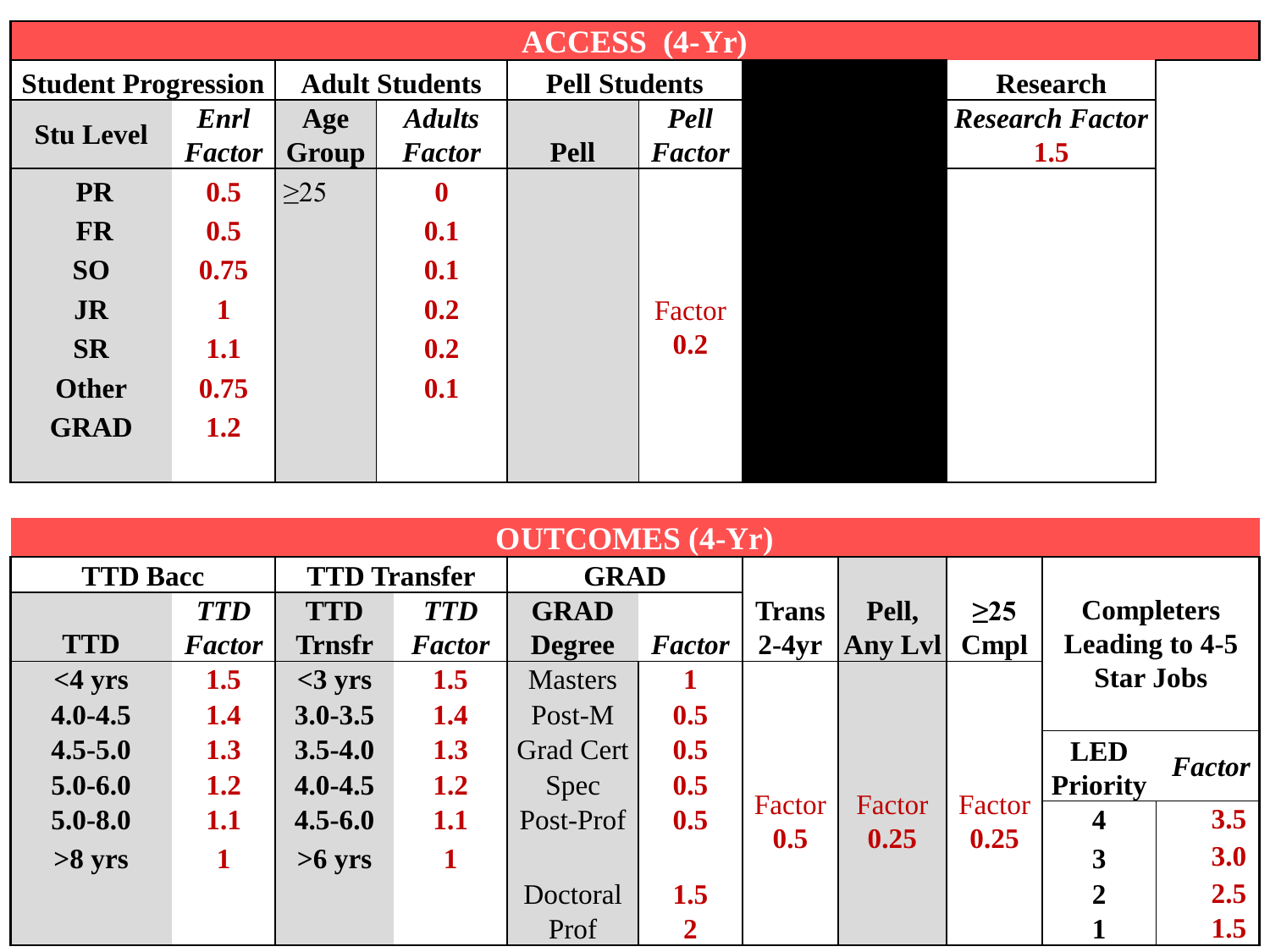### **Statewide Two-Year Institutions**

Access Component Opportunities and Strengths

| <b>Access Component of Outcomes</b>               |                                  |                           |                             |         |               |          |
|---------------------------------------------------|----------------------------------|---------------------------|-----------------------------|---------|---------------|----------|
|                                                   | Sum of Fall 2017<br>Enrollment * | 2-Year<br>Enrl<br>Weights | <b>Stud Level</b><br>Weight | Age 25+ | Age<br>Weight | points   |
| <b>All Two Year Institutions</b>                  |                                  |                           |                             |         | 0.1           |          |
| Preparatory                                       | 10,502                           | 0.5                       | 5,251                       |         |               | 5,251.0  |
| Freshman                                          | 26,691                           | 0.75                      | 20,018                      | 7,910   | 791.0         | 20,809.3 |
| Sophomore                                         | 13,946                           |                           | 13,946                      | 6,130   | 613.0         | 14,559.0 |
| Other Undergraduate                               | 15,035                           | 1.1                       | 16,539                      | 8,846   | 884.6         | 17,423.1 |
|                                                   | 66,174                           |                           | 55,754                      | 22,886  | 2,288.6       | 58,042.4 |
| *Excluding 100% online out-of-state students      |                                  |                           |                             |         |               |          |
| Pell % of Undergrad Population<br><b>Students</b> |                                  | Weight                    | points                      |         |               |          |
| 43.0%                                             | 28,198                           | 0.2                       | 5639.7                      |         |               |          |
|                                                   |                                  |                           |                             |         |               |          |
|                                                   | <b>Cross-Enrolled</b>            | Weight                    | points                      |         |               |          |
| All Two Year Institutions                         | 1,949                            | 0.1                       | 194.9                       |         |               |          |
|                                                   |                                  |                           |                             |         |               |          |
|                                                   |                                  | Pro-Rata                  |                             |         |               |          |
| <b>Completer Metrics</b>                          | <b>Points</b>                    | <b>Share</b>              |                             |         |               |          |
| <b>Enrollment</b>                                 | 55,753.8                         | 100.0%                    |                             |         |               |          |
| <b>Adult Enrolled</b>                             | 2,288.6                          | 100.0%                    |                             |         |               |          |
| <b>Pell Enrolled</b>                              | 5,639.7                          | 100.0%                    |                             |         |               |          |
| <b>Cross-Enrolled</b>                             | 194.9                            | 100.0%                    |                             |         |               |          |
| <b>Total Completer Points</b>                     | 63,876.9                         | 100.0%                    |                             |         |               |          |

**Listed below are formula strengths and opportunities for two year institutions across the state. This is a statewide perscpective of the Access and Completer compoments of the Outcomes formula.** 

#### **Opportunities:**

Increase preparatory level through dual enrollment. Dual enrollment increased student credit hours for the institution which increases points earned in the formula. Dual enrollment can lead to high school graduates entering an institution with college credit and the potential to enter at a sophomore level.

#### **Missison Specific**

For Associate-degree seeking students, progress sophomore level students. There is a large enrollment of freshman level students, which does not award as many points in the formula. As these students progress to the sophomore level and complete degrees, more points will be earned through other formula metrics.

#### **Strengths:**

Adult and Pell Enrollment is very high at two year insitutions.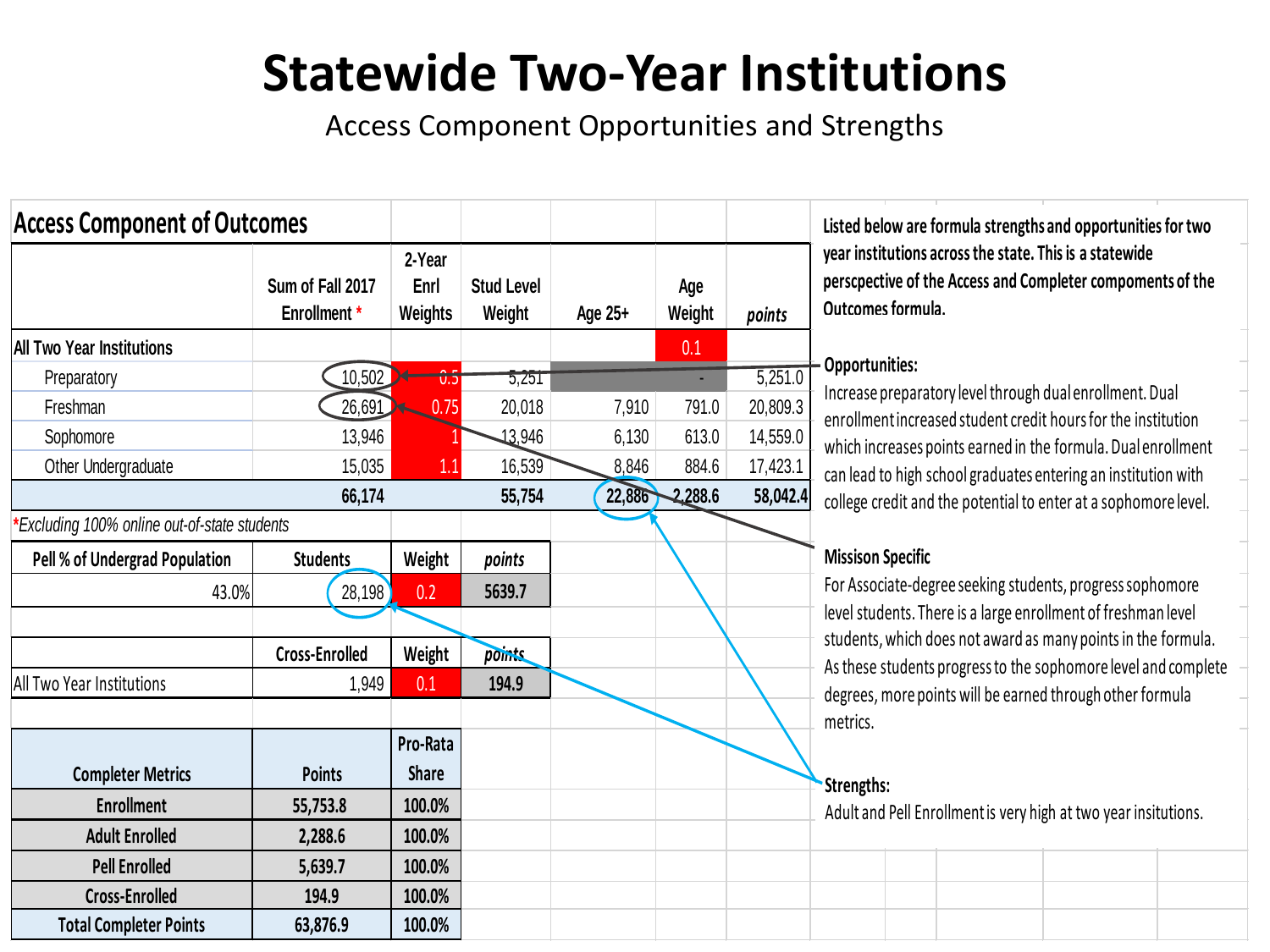## **Statewide Two-Year Institutions**

Completers Component Opportunities and Strengths

| <b>Completion Component of Outcomes</b> |                            |              |                 |                  |                                                 |                                                        |  |  |                                                             |  |  |  |
|-----------------------------------------|----------------------------|--------------|-----------------|------------------|-------------------------------------------------|--------------------------------------------------------|--|--|-------------------------------------------------------------|--|--|--|
|                                         |                            | <b>Assoc</b> |                 | <b>Assoc TTD</b> |                                                 | <b>Mission Specific:</b>                               |  |  |                                                             |  |  |  |
| Time-To-Degree (TTD)                    | <b>TTD</b>                 | Count        | Weights         | <b>Points</b>    |                                                 | Decrease the number of completers in the 3-4 year      |  |  |                                                             |  |  |  |
| <b>All Two Year Institutions</b>        | $\leq$ 2 yrs               | 1186         | 1.5             | 2,779.0          |                                                 | and 4 years or more time frame.                        |  |  |                                                             |  |  |  |
|                                         | $2.3 - 2.7$                | 556          | 1.3             | 722.8            |                                                 |                                                        |  |  |                                                             |  |  |  |
|                                         | $2.7 - 3.0$                | 588          | 1.2             | 705.6            |                                                 | Students that finish in a shorter time frame will      |  |  |                                                             |  |  |  |
|                                         | $3.0 - 4.0$                | 737          | $\widehat{1.1}$ | 810.7            |                                                 | receive a higher weight. As the freshman level         |  |  |                                                             |  |  |  |
|                                         | >4 yrs                     | 1763         | $\mathbf{1}$    | 1,763.0          | population progresses to sophomore level from   |                                                        |  |  |                                                             |  |  |  |
| Total                                   |                            | 4830         |                 | 5,781.1          | enrollment mentioned above, then time-to-degree |                                                        |  |  |                                                             |  |  |  |
|                                         |                            |              |                 |                  |                                                 | will become shorter.                                   |  |  |                                                             |  |  |  |
| <b>Certificate/Diploma Awards</b>       | #                          | Weights      | points          |                  |                                                 |                                                        |  |  |                                                             |  |  |  |
| Certificates Awarded                    | 4766                       | 0.25         | 1191.5          |                  |                                                 |                                                        |  |  |                                                             |  |  |  |
| Diplomas Awarded                        | 2362                       | 0.5          | 1181.0          |                  |                                                 |                                                        |  |  |                                                             |  |  |  |
| <b>Total Awarded</b>                    | 7,128                      |              | 2372.5          |                  | <b>Mission Specific:</b>                        |                                                        |  |  |                                                             |  |  |  |
|                                         |                            |              |                 |                  |                                                 |                                                        |  |  | Certificate/Diploma Awards should align to 4 & 5 star jobs. |  |  |  |
|                                         | #                          | Weight       | points          |                  |                                                 | Mission Specific:                                      |  |  |                                                             |  |  |  |
| <b>Pell Cmpl</b>                        | 8,042                      | 0.25         | 2010.5          |                  |                                                 | The two-year institutions do have large adult and Pell |  |  |                                                             |  |  |  |
|                                         |                            |              |                 |                  |                                                 | completer populations, which create additional points  |  |  |                                                             |  |  |  |
|                                         | #                          | Weight       | points          |                  |                                                 | in the formula. As institutions are able to graduate   |  |  |                                                             |  |  |  |
| 25+ Cmpl                                | 6,545                      | 0.25         | 1636.3          |                  |                                                 |                                                        |  |  | more adult and Pell students, then more points can be       |  |  |  |
|                                         |                            |              |                 |                  | earned.                                         |                                                        |  |  |                                                             |  |  |  |
|                                         | <b>Transfers 2 to 4-Yr</b> |              |                 |                  |                                                 |                                                        |  |  |                                                             |  |  |  |
| Universities BRCC transfers to:         | <b>Transfers</b>           | Weight       | <b>Total</b>    |                  |                                                 | <b>Mission Specific:</b>                               |  |  |                                                             |  |  |  |
| University of Louisiana-Lafayette       | 370                        | $\mathbf{1}$ | 370             |                  |                                                 | As inistitions are able to increase completers, then   |  |  | those students can transfer to four-year institutions and   |  |  |  |
| L.S.U. and A&M College                  | 256                        | 1            | 256             |                  |                                                 | additional points will be earned.                      |  |  |                                                             |  |  |  |
| Southeastern Louisiana University       | 219                        | 1            | 219             |                  |                                                 |                                                        |  |  |                                                             |  |  |  |
| Northwestern State University           | 191                        | $\mathbf{1}$ | 191             |                  |                                                 | Institutions can earn more points as students progress |  |  |                                                             |  |  |  |
| University of New Orleans               | 179                        | $\mathbf{1}$ | 179             |                  |                                                 |                                                        |  |  | and complete associates degree then transfers to four-      |  |  |  |
| Southern University and A&M Coll.       | 149                        | $\mathbf{1}$ | 149             |                  |                                                 | year institutions.                                     |  |  |                                                             |  |  |  |
| <b>McNeese State University</b>         | 100                        | $\mathbf{1}$ | 100             |                  |                                                 |                                                        |  |  |                                                             |  |  |  |
| L.S.U. in Shreveport                    | 98                         | 1            | 98              |                  |                                                 | Not only will completers who transfer help two-year    |  |  |                                                             |  |  |  |
| <b>Nicholls State University</b>        | 98                         | $\mathbf{1}$ | 98              |                  |                                                 |                                                        |  |  | institutions, but then four-year institutions will benefit  |  |  |  |
| University of Louisiana at Monroe       | 95                         | $\mathbf{1}$ | 95              |                  |                                                 |                                                        |  |  | as well. Two-year institutions should look to strengthen    |  |  |  |
| Louisiana Tech University               | 82                         | 1            | 82              |                  |                                                 | 2+2 programs with area four-year institutions.         |  |  |                                                             |  |  |  |
| L.S.U. at Alexandria                    | 64                         |              | 64              |                  |                                                 |                                                        |  |  |                                                             |  |  |  |
| <b>Grambling State University</b>       | 43                         | $\mathbf{1}$ | 43              |                  |                                                 |                                                        |  |  |                                                             |  |  |  |
| Southern University in New Orleans      | 29                         | $\mathbf{1}$ | 29              |                  |                                                 |                                                        |  |  |                                                             |  |  |  |
| <b>Grand Total</b>                      | 1973                       |              | 1973            |                  |                                                 |                                                        |  |  |                                                             |  |  |  |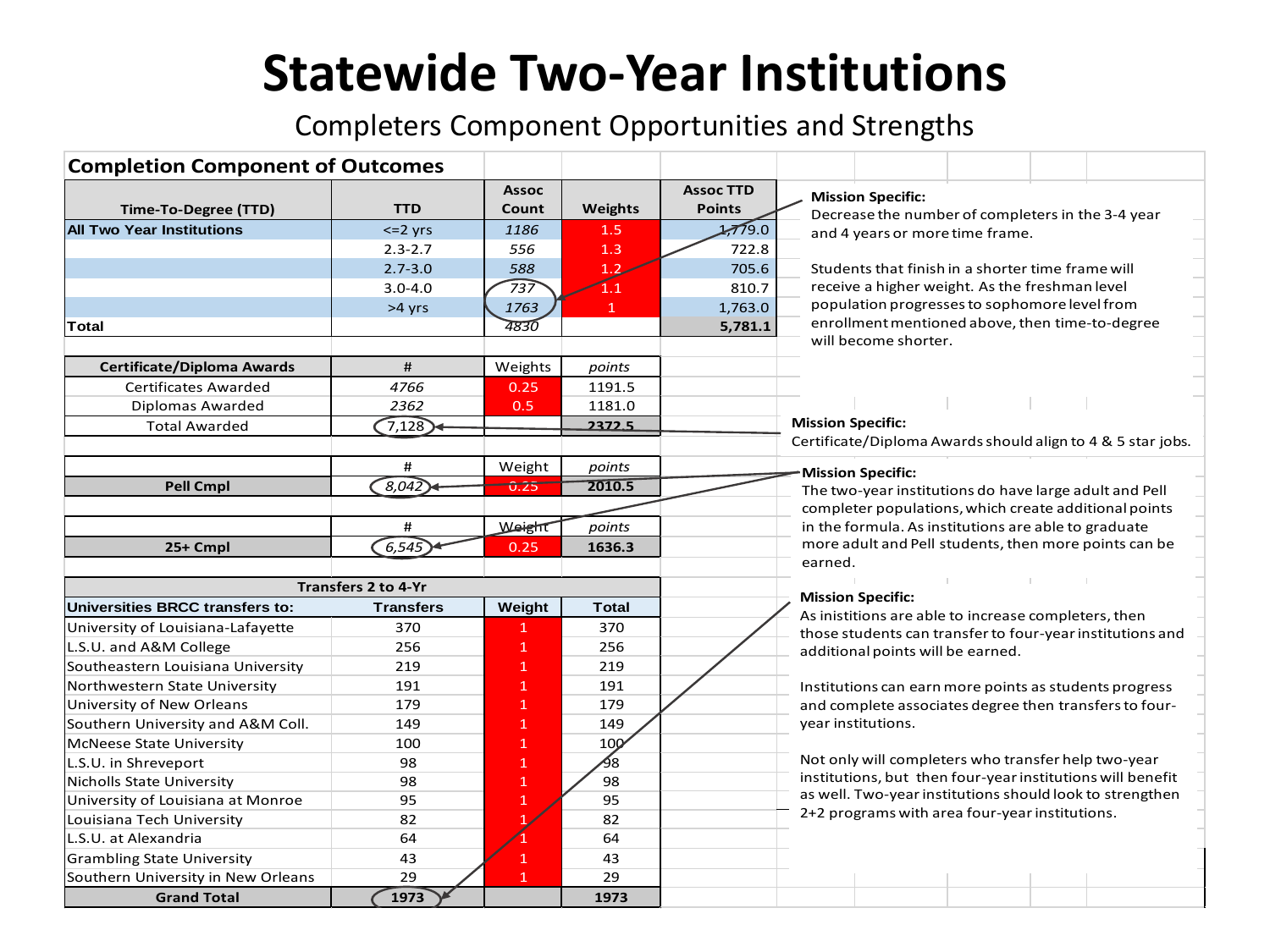## **Statewide Two-Year Institutions**

Completers Component Opportunities and Strengths

| Levels        | <b>Workforce Weight</b> |
|---------------|-------------------------|
|               | 1.5                     |
| $\mathcal{L}$ | 2.5                     |
| ٩             | 3.0                     |
|               | 3.5                     |

| <b>Worforce Component of Outcomes</b>             |               |              |                            |                                                                     |                                              |       |        |              |  |
|---------------------------------------------------|---------------|--------------|----------------------------|---------------------------------------------------------------------|----------------------------------------------|-------|--------|--------------|--|
| <b>CCA Discipline Category</b>                    |               |              | <b>Star Job Completers</b> | Sum of Wtd<br><b>Rank Cmpl</b>                                      | <b>Completers in NON</b><br><b>Star Jobs</b> |       |        | <b>Total</b> |  |
| <b>Arts and Humanities</b>                        |               | 140          | 4%                         | 210.0                                                               | 3,781                                        | 96%   | 3,921  | 100%         |  |
| <b>Business and Communication</b>                 |               | 915          | 69%                        | 1,429.5                                                             | 417                                          | 31%   | 1,332  | 100%         |  |
| Education                                         |               | $\Omega$     | 0%                         |                                                                     | 22                                           | 100%  | 22     | 100%         |  |
| Health                                            |               | 1,857        | 85%                        | 4,675.0                                                             | 324                                          | 15%   | 2,181  | 100%         |  |
| Science, Technology, Engineering, and Math (STEM) | 2,478         | 95%          | 7,294.5                    | 118                                                                 | 5%                                           | 2,596 | 100%   |              |  |
| Social and Behavioral Sciences and Human Services | 0             | 0%           |                            | 115                                                                 | 100%                                         | 115   | 100%   |              |  |
| <b>Trades</b>                                     | 2,504         | 84%          | 7,295.5                    | 477                                                                 | 16%                                          | 2,981 | 100%   |              |  |
| <b>All Two Year Institutions Total</b>            |               | 7,894        | 60%                        | 20,904.5                                                            | 5,254                                        | 40%   | 13,148 | 100%         |  |
|                                                   |               |              |                            |                                                                     |                                              |       |        |              |  |
|                                                   |               | Pro-Rata     |                            | <b>Strength and Opportunity:</b>                                    |                                              |       |        |              |  |
| <b>Completer Metrics</b>                          | <b>Points</b> | <b>Share</b> |                            | The strength is that those discipline categories that lead to 4 & 5 |                                              |       |        |              |  |
| Time-To-Degree (TTD)                              | 5,781.1       | 100.0%       |                            | star jobs do have a high percentage of star job completers.         |                                              |       |        |              |  |
| <b>Certificate/Diploma Awards</b>                 | 2,372.5       | 100.0%       |                            | However, there are some disciplines with degree programs that       |                                              |       |        |              |  |
| <b>Pell Cmpl</b>                                  | 2,010.5       | 100.0%       |                            | do not lead to 4 & 5 star jobs.                                     |                                              |       |        |              |  |
| 25+ Cmpl                                          | 1,636.3       | 100.0%       |                            | Board of Regents is committed to continue working with LWC and      |                                              |       |        |              |  |
| <b>Transfers 2 to 4-Yr</b>                        | 1,973.0       | 100.0%       |                            | LED and consultants on refining the list of programs that give our  |                                              |       |        |              |  |
| <b>Workforce</b>                                  | 20,904.5      | 100.0%       |                            | graduates the best opportunities in the state.                      |                                              |       |        |              |  |
| <b>Total Completer Points</b>                     | 34,677.9      | 100.0%       |                            |                                                                     |                                              |       |        |              |  |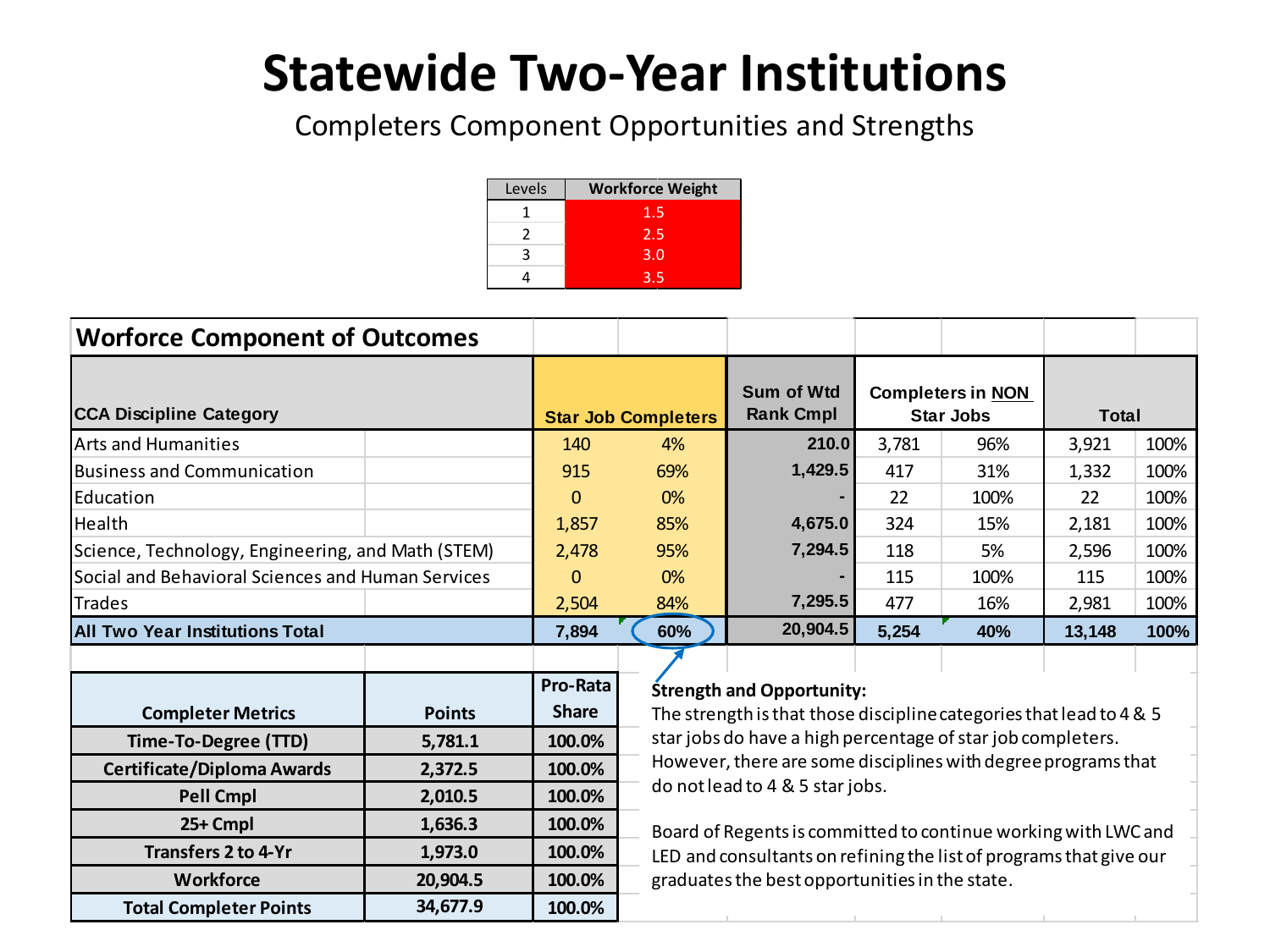### **Statewide Four-Year Institutions**

Access Component Opportunities and Strengths

| <b>Access Component of Outcomes</b>         |                           |                           |                             |                    |               |           | Listed below are formula strengths and opportunties for four-year instititions at a statewi                      |
|---------------------------------------------|---------------------------|---------------------------|-----------------------------|--------------------|---------------|-----------|------------------------------------------------------------------------------------------------------------------|
|                                             | Sum of Enrollment *       | 4-Year<br>Enrl<br>Weights | <b>Stud Level</b><br>Weight | Age 25+            | Age<br>Weight | points    | level. This is a statewide perscpective of the Access and Completer compoments of the<br>Outcomes formula.       |
| <b>Statewide</b>                            |                           |                           |                             | Lower Level        | 0.1           |           |                                                                                                                  |
|                                             |                           |                           |                             | <b>Upper Level</b> | 0.2           |           | -Strengths:                                                                                                      |
| Preparatory                                 | 13,805                    | 0.5                       | 6,902.5                     |                    |               | 6,902.5   | Balanced enrollment at Sophomore and Junior levels.                                                              |
| Freshman                                    | 28.068                    | 0.5                       | 14,034.0                    | 1,204              | 120.4         | 14,154.4  |                                                                                                                  |
| Sophomore                                   | 22,242                    | 0.75                      | 16,681.5                    | 1,823              | 182.3         | 16,863.8  | Opportunities:                                                                                                   |
| Other Undergraduate                         | 1,916                     | 0.75                      | 1,437.0                     | 1.354              | 135.1         | 1,572.1   | Increase preparatory level through dual enrollment. Dual enrollment increases student cred                       |
| Junior                                      | 21.691                    |                           | 21, <del>691.0</del>        | 2,991              | 598.2         | 22,289.2  | for the institution which increases points earned in the formula. Dual enrollment can lead to                    |
| Senior                                      | 32,146                    | 1.1                       | 35,360.6                    | 10,234             | 2,046.8       | 37,407.4  | school graduates entering an institution with college credit and the potential to enter at a<br>sophomore level. |
| Specialist Ed                               | 97                        | 1.2                       | 116.4                       |                    |               | 116.4     |                                                                                                                  |
| Other Graduate                              | 1,023                     | 1.2                       | 1,227.6                     |                    |               | 1,227.6   | Progress Freshman level students. There is a large enrollment of freshman level students, w                      |
| Graduate 1                                  | 12,257                    | 1.2                       | 14,708.4                    |                    |               | 14,708.4  | does not award as many points in the formula. As these students progress to the sophomol                         |
| Graduate 2                                  | 3,379                     | 1.2                       | 4,054.8                     |                    |               | 4,054.8   | and complete degrees, more points will be earned through other formula metrics.                                  |
| Professional Yr 1                           | 403                       | 1.2                       | 483.6                       |                    |               | 483.6     |                                                                                                                  |
| Professional Yr 2                           | 382                       | 1.2                       | 458.4                       |                    |               | 458.4     | Progress senior level students. There is a large enrollment of senior level students, which do                   |
| Professional Yr 3                           | 339                       | 1.2                       | 406.8                       |                    |               | 406.8     | more points in the formula; however, as these students complete degrees, more points will                        |
| Professional Yr 4                           | 192                       | 1.2                       | 230.4                       |                    |               | 230.4     | earned through other formula metrics.                                                                            |
| <b>Statewide</b>                            | 137,940                   |                           | 117,793.0                   | 17,603             | 3,082.8       | 120,875.8 |                                                                                                                  |
| Excluding 100% online out-of-state students |                           |                           |                             |                    |               |           |                                                                                                                  |
| Pell % of Undergrad Population              | <b>Estimated Students</b> | Weight                    | points                      |                    |               |           |                                                                                                                  |
| 32.6%                                       | 39,112                    | 0.2                       | 7,822.4                     |                    |               |           | Opportunities:                                                                                                   |
|                                             |                           |                           |                             |                    |               |           | Additional Adult students enrolled would allow for additional points to be gained in the forn                    |
|                                             | Research                  | Weight                    | points                      |                    |               |           |                                                                                                                  |
| All Four Years                              | 88,480                    | $+1.5$                    | 132,719.5                   |                    |               |           | Increase research awards with faculty receiving Federal research dollars from NSF, NIH, etc.                     |
|                                             |                           |                           |                             |                    |               |           |                                                                                                                  |
|                                             |                           | Pro-Rata                  |                             |                    |               |           |                                                                                                                  |
| <b>Access Metrics</b>                       | <b>Points</b>             | <b>Share</b>              |                             |                    |               |           | Strength:                                                                                                        |
| <b>Enrollment</b>                           | 117,793.0                 | 100.0%                    |                             |                    |               |           | Pell Enrollment is high at four-year insitutions.                                                                |
| <b>Adult Enrolled</b>                       | 3,082.8                   | 100.0%                    |                             |                    |               |           |                                                                                                                  |
| <b>Pell Enrolled</b>                        | 7,822.4                   | 100.0%                    |                             |                    |               |           |                                                                                                                  |
| Research                                    | 132,719.5                 | 100.0%                    |                             |                    |               |           |                                                                                                                  |
| <b>Total Access Points</b>                  | 261,418                   | 100.0%                    |                             |                    |               |           |                                                                                                                  |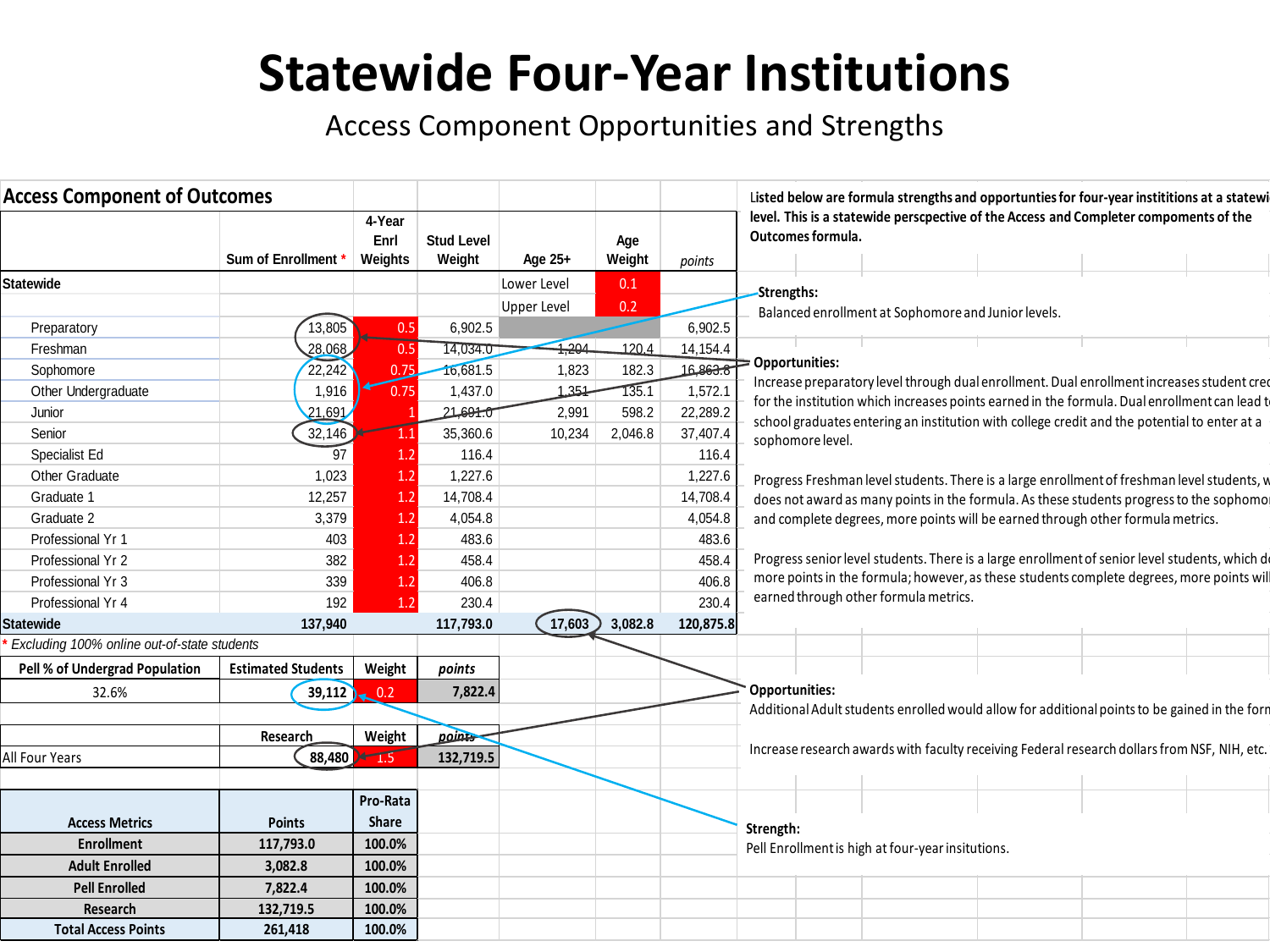### **Statewide Four-Year Institutions**

Completers Component Opportunities and Strengths

| <b>Completion Component of Outcomes</b> |                            |                |                            |                                                                                                                                                  |                 |                                                                                               |              |                |  |  |  |  |
|-----------------------------------------|----------------------------|----------------|----------------------------|--------------------------------------------------------------------------------------------------------------------------------------------------|-----------------|-----------------------------------------------------------------------------------------------|--------------|----------------|--|--|--|--|
|                                         |                            | Sum of         |                            |                                                                                                                                                  | <b>Transfer</b> | Sum of Bacc                                                                                   |              | <b>XFR TTD</b> |  |  |  |  |
| <b>Time-To-Degree (TTD)</b>             | <b>FTF TTD Bacc</b>        | <b>Bacc</b>    | Weights                    | <b>Bacc TTD Points TTD Bacc</b>                                                                                                                  |                 | Count                                                                                         | Weights      | Calc           |  |  |  |  |
| <b>Four Year Institutions</b>           | $\leq$ =4 yrs              | 5,681          | 1.5                        | 8,521.5 $\leq$ = 3 yrs                                                                                                                           |                 | 3,271                                                                                         | 1.5          | 4,906.50       |  |  |  |  |
|                                         | $4.0 - 4.5$                | 1,874          | 1.4                        | 2,623.6 3.0-3.5                                                                                                                                  |                 | 721                                                                                           | 1.4          | 1,009.40       |  |  |  |  |
|                                         | $4.5 - 5.0$                | 1,798          | $\overline{\mathbf{u}}$ .3 | $2,337.4$ 3.5-4.0                                                                                                                                |                 | 677                                                                                           | 1.3          | 880.10         |  |  |  |  |
|                                         | $5.0 - 6.0$                | 1,204          | 1 \2                       | 1,444.8 4.0-4.5                                                                                                                                  |                 | 301                                                                                           | 1.2          | 361.20         |  |  |  |  |
|                                         | $6.0 - 8.0$                | 756            | 1.1                        | 831.6                                                                                                                                            | $4,5 - 6.0$     | 562                                                                                           | 1.1          | 618.20         |  |  |  |  |
|                                         | >8 yrs                     | 850            | $\mathbf{1}$               | 850.0 S6 yrs                                                                                                                                     |                 | 625                                                                                           | $\mathbf{1}$ | 625.00         |  |  |  |  |
| <b>Four Year Institutions</b>           |                            | 12,163         |                            | 16,608.9                                                                                                                                         |                 | 6,157                                                                                         |              | 8400.4         |  |  |  |  |
|                                         |                            |                |                            |                                                                                                                                                  |                 |                                                                                               |              |                |  |  |  |  |
| <b>Grad Level Degrees</b>               | #                          | Weights        | polots                     |                                                                                                                                                  |                 |                                                                                               |              |                |  |  |  |  |
| Masters                                 | 4,682                      | $\mathbf{1}$   | 4,682.0                    | Strengths:                                                                                                                                       |                 |                                                                                               |              |                |  |  |  |  |
| Post-Masters                            | 34                         | 0.5            | 1 <b>10</b>                |                                                                                                                                                  |                 | Time-to-degree in four years or under first time freshman (47% of                             |              |                |  |  |  |  |
| Doctoral                                | 527                        | 1.5            | $790.\%$                   |                                                                                                                                                  |                 | completers) and time-to-degree in under three years for transfer                              |              |                |  |  |  |  |
| Professional                            | 396                        | $\overline{2}$ | 792.0                      | students (53% of completers).                                                                                                                    |                 |                                                                                               |              |                |  |  |  |  |
| Post-Professional                       | 5                          | 0.5            | 2.5                        |                                                                                                                                                  |                 |                                                                                               |              |                |  |  |  |  |
| Specialist                              | 45                         | 0.5            | 22.5                       | Ópportunities:                                                                                                                                   |                 |                                                                                               |              |                |  |  |  |  |
| <b>Grad Cert</b>                        | 111                        | 0.5            | 55.5                       |                                                                                                                                                  |                 | Decrease the number of completers in the 8 or more years time frame                           |              |                |  |  |  |  |
| <b>Total Awarded</b>                    | 5,639                      |                | 6,362.0                    |                                                                                                                                                  |                 | for first time freshman and 4.5-6 year and 6 years or more time frame                         |              |                |  |  |  |  |
|                                         |                            |                |                            | for transfer students.                                                                                                                           |                 |                                                                                               |              |                |  |  |  |  |
|                                         | #                          | Weight         | points                     |                                                                                                                                                  |                 |                                                                                               |              |                |  |  |  |  |
| <b>Pell Cmpl</b>                        | 10,652                     | 0.25           | 2,663.0                    | Students that finish in a shorter time frame will receive a higher weight.<br>As the senior level population decreases from enrollment mentioned |                 |                                                                                               |              |                |  |  |  |  |
|                                         |                            |                |                            |                                                                                                                                                  |                 |                                                                                               |              |                |  |  |  |  |
|                                         | #                          | Weight         | points                     |                                                                                                                                                  |                 | above, then time-to-degree will become shorter.<br>Increase the number of completers overall. |              |                |  |  |  |  |
| 25+ Cmpl                                | 5,313                      | 0.25           | 1,328.3                    |                                                                                                                                                  |                 |                                                                                               |              |                |  |  |  |  |
|                                         |                            |                |                            |                                                                                                                                                  |                 | Then can also be decreases byprogressing freshmen class to sophomore                          |              |                |  |  |  |  |
|                                         | <b>Transfers 2 to 4-Yr</b> |                |                            | class. The number of completers will increase in the future.                                                                                     |                 |                                                                                               |              |                |  |  |  |  |
| <b>Transfer to Four Years</b>           | <b>Transfers</b>           | Weight         | <b>Total</b>               |                                                                                                                                                  |                 |                                                                                               |              |                |  |  |  |  |
| Delgado Community College               | 333                        | 0.5            | 166.5                      | Strength:                                                                                                                                        |                 |                                                                                               |              |                |  |  |  |  |
| South Louisiana Community Coll.         | 272                        | 0.5            | 136.0                      |                                                                                                                                                  |                 | There is a large number of Pell completers. These points are added to                         |              |                |  |  |  |  |
| <b>Bossier Parish Community College</b> | 269                        | 0.5            | 134.5                      |                                                                                                                                                  |                 | students that complete degrees and meet the criteria for Pell.                                |              |                |  |  |  |  |
| L.S.U. at Eunice                        | 236                        | 0.5            | $118.$ $\sigma$            |                                                                                                                                                  |                 |                                                                                               |              |                |  |  |  |  |
| <b>Baton Rouge Community College</b>    | 345                        | 0.5            | 172.5                      |                                                                                                                                                  |                 |                                                                                               |              |                |  |  |  |  |
| Louisiana Delta Community Coll.         | 111                        | 0.5            | 55.5                       | <b>Opportunities:</b>                                                                                                                            |                 | As institutions are able to increase transfer students from two-year                          |              |                |  |  |  |  |
| L.E. Fletcher Technical Comm. Coll.     | 66                         | 0.5            | 33.0                       |                                                                                                                                                  |                 | institutions, additional points will be earned.                                               |              |                |  |  |  |  |
| Southern University in Shreveport       | 145                        | 0.5            | 72.5                       |                                                                                                                                                  |                 |                                                                                               |              |                |  |  |  |  |
| Northshore Technical Community Coll     | 62                         | 0.5            | 31.0                       |                                                                                                                                                  |                 | Partnerships between four-year institutions and local two-year                                |              |                |  |  |  |  |
| Sowela Technical Community Coll.        | 40                         | 0.5            | 20.0                       |                                                                                                                                                  |                 | institutions should be strengthened to increase points.                                       |              |                |  |  |  |  |
| River Parishes Community Coll.          | 56                         | 0.5            | 28.0                       |                                                                                                                                                  |                 |                                                                                               |              |                |  |  |  |  |
| Elaine P. Nunez Community Coll.         | 27                         | 0.5            | 13.5                       |                                                                                                                                                  |                 | Transfer students may also increase the adult population which would                          |              |                |  |  |  |  |
| Central LA Tech Community College       | 11                         | 0.5            | 5.5                        |                                                                                                                                                  |                 | lead to increased points in Adult Enrollment and Adult Completers.                            |              |                |  |  |  |  |
| <b>Grand Total</b>                      | 1973                       |                | 986.5                      |                                                                                                                                                  |                 |                                                                                               |              |                |  |  |  |  |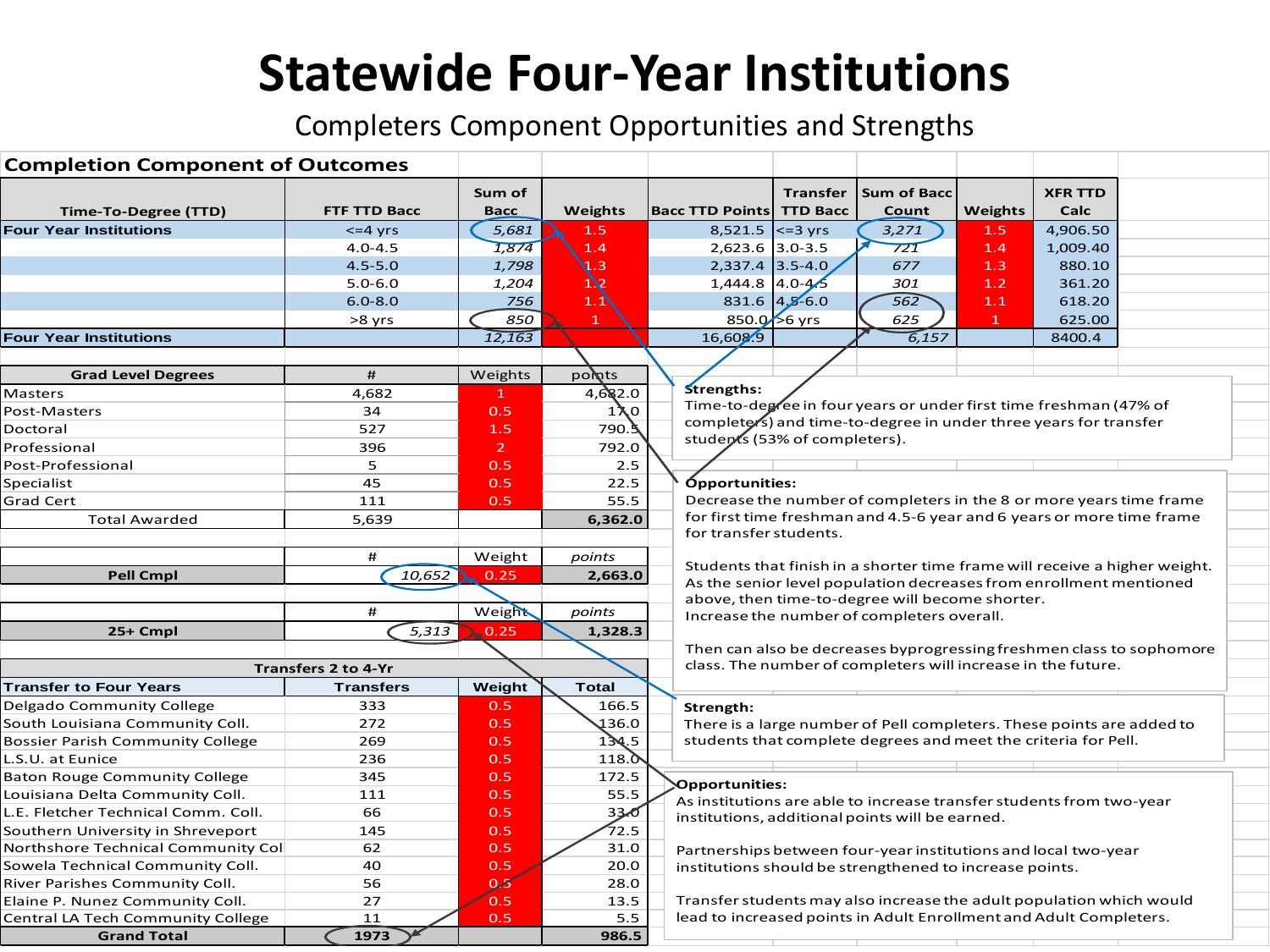## **Statewide Four-Year Institutions**

Completers Component Opportunities and Strengths

|                                                   |               | Levels       | <b>Workforce Weight</b>                                          |                                                                       |                                              |     |        |      |  |
|---------------------------------------------------|---------------|--------------|------------------------------------------------------------------|-----------------------------------------------------------------------|----------------------------------------------|-----|--------|------|--|
|                                                   |               | 1            | 1.5                                                              |                                                                       |                                              |     |        |      |  |
|                                                   |               | 2            | 2.5                                                              |                                                                       |                                              |     |        |      |  |
|                                                   |               | 3            | 3.0                                                              |                                                                       |                                              |     |        |      |  |
|                                                   |               | 4            | 3.5                                                              |                                                                       |                                              |     |        |      |  |
| <b>Workforce Component of Outcomes</b>            |               |              |                                                                  |                                                                       |                                              |     |        |      |  |
| <b>CCA Discipline Category</b>                    |               |              | <b>Star Job Completers</b>                                       | Sum of Wtd<br><b>Rank Cmpl</b>                                        | <b>Completers in NON</b><br><b>Star Jobs</b> |     | Total  |      |  |
| Science, Technology, Engineering, and Math (STEM) |               | 5,177        | 97%                                                              | 12,378.5                                                              | 238                                          | 3%  | 5,415  | 100% |  |
| <b>Business and Communication</b>                 |               | 4,774        | 92%                                                              | 8,748.0                                                               | 563                                          | 8%  | 5,337  | 100% |  |
| Health                                            |               | 3,482        | 95%                                                              | 8,015.0                                                               | 232                                          | 5%  | 3,714  | 100% |  |
| Education                                         |               | 2,580        | 95%                                                              | 5,413.5                                                               | 517                                          | 5%  | 3,097  | 100% |  |
| Social and Behavioral Sciences and Human Services |               | 2,111        | 75%                                                              | 3,295.5                                                               | 1,131                                        | 25% | 3,242  | 100% |  |
| <b>Arts and Humanities</b>                        |               | 1,798        | 34%                                                              | 3,412.5                                                               | 1,806                                        | 66% | 3,604  | 100% |  |
| Trades                                            |               | 897          | 84%                                                              | 2,011.5                                                               | 135                                          | 16% | 1,032  | 100% |  |
| <b>UL System</b>                                  |               | 20,819       | 82%                                                              | 43,275                                                                | 4,622                                        | 18% | 25,441 | 100% |  |
|                                                   |               |              |                                                                  |                                                                       |                                              |     |        |      |  |
|                                                   |               | Pro-Rata     | Strength:                                                        |                                                                       |                                              |     |        |      |  |
| <b>Completer Metrics</b>                          | <b>Points</b> | <b>Share</b> |                                                                  | Four-year institutions are very competitive with completers in        |                                              |     |        |      |  |
| <b>FTIC Time-To-Degree (TTD)</b>                  | 16,608.9      | 100.0%       |                                                                  | programs that lead to 4 & 5 star jobs. The largest category that does |                                              |     |        |      |  |
| <b>TTD Transfer</b>                               | 8,400.4       | 100.0%       | not align to 4&5 star jobs is Arts and Humanities which includes |                                                                       |                                              |     |        |      |  |
| Considered Accounts                               | $\sim$ 303.0  | 10000        | degrees such as General Studies and Interdisciplinary Studies    |                                                                       |                                              |     |        |      |  |

**Grad Level Awards 6,362.0 100.0% Transfers 2 to 4-Yr 986.5 100.0% Pell Cmpl 2,663.0 100.0% 25+ Cmpl 1,328.3 100.0% Workforce 43,274.5 100.0%**

**Total Completer Points 79,623.6 100.0%**

Board of Regents is committed to continue working with LWC and LED and consultants on refining the list of programs that give our graduates the best opportunities in the state.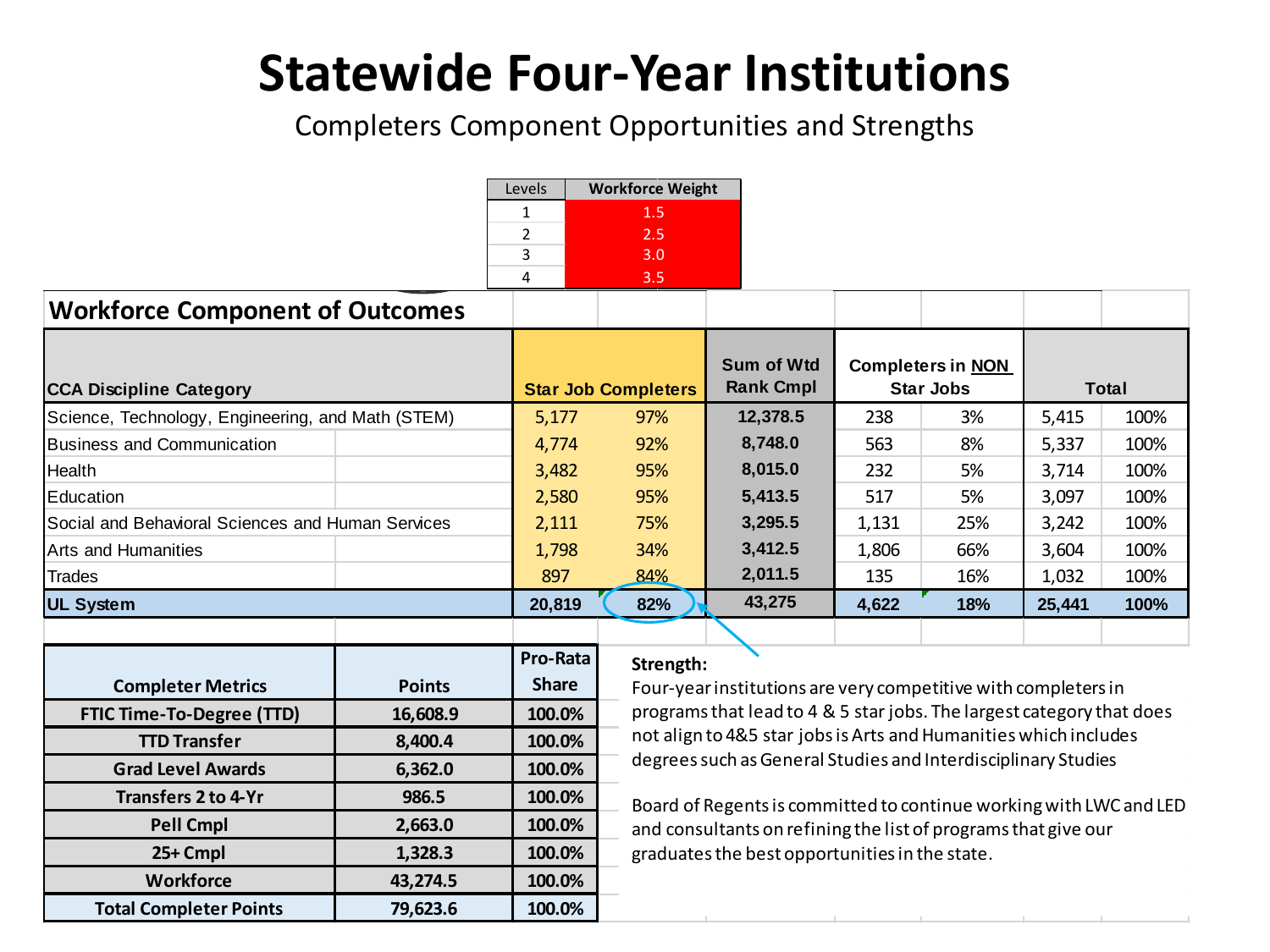